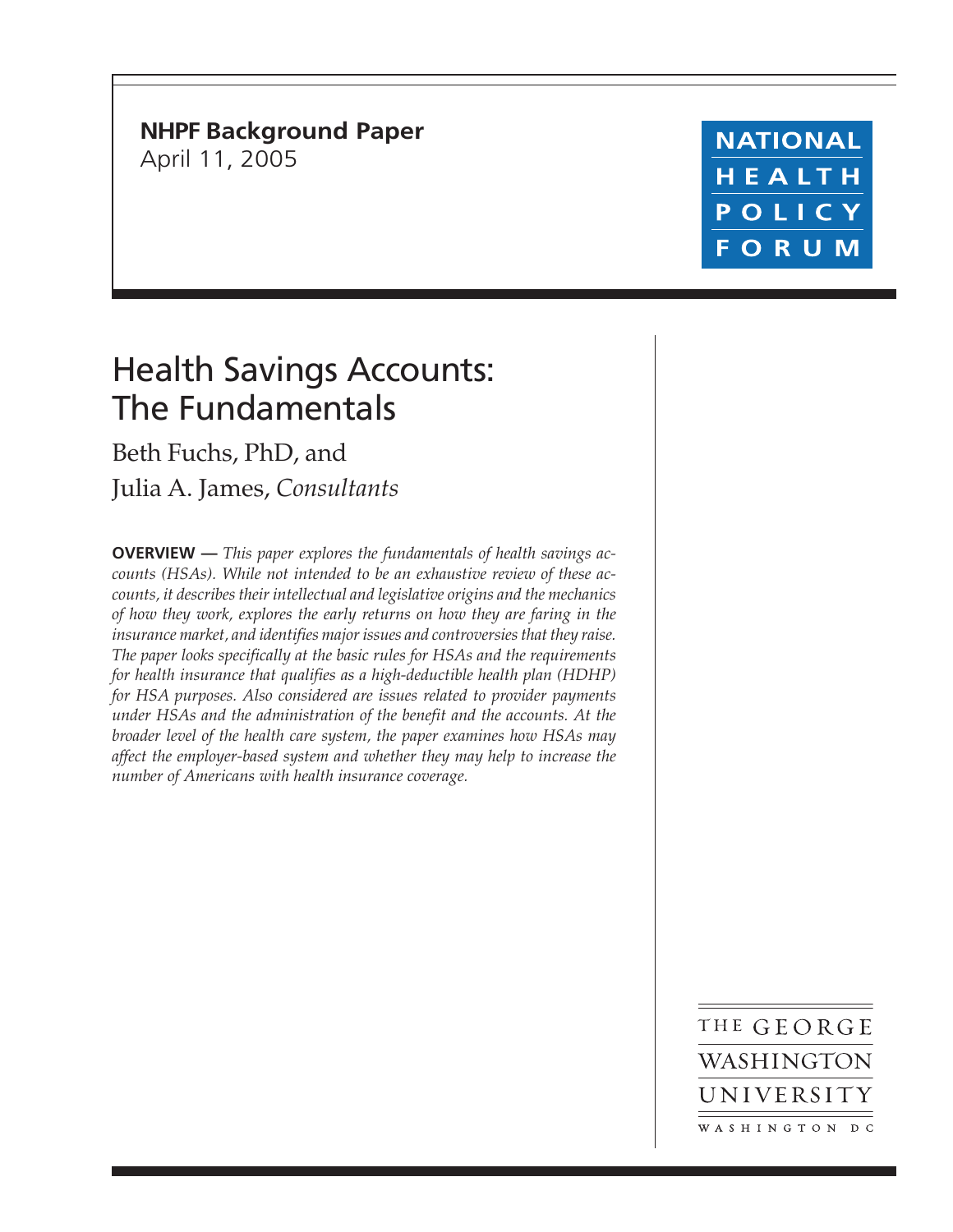# **Contents**

| Table 1: Examples of 2005 HSA Contributions  8                                                                                 |  |
|--------------------------------------------------------------------------------------------------------------------------------|--|
|                                                                                                                                |  |
|                                                                                                                                |  |
| Table 2: Maximum HSA Contributions, Out-of-Pocket Limits,                                                                      |  |
| HSAs VERSUS OTHER HEALTH ACCOUNTS  12                                                                                          |  |
| Table 3: Major Features of Various Tax-Favored                                                                                 |  |
|                                                                                                                                |  |
| HSAs IN THE INSURANCE MARKETPLACE:                                                                                             |  |
|                                                                                                                                |  |
|                                                                                                                                |  |
|                                                                                                                                |  |
| <b>IMPLEMENTATION AND POLICY ISSUES</b>                                                                                        |  |
|                                                                                                                                |  |
|                                                                                                                                |  |
| Figure 1: HSA-Derived Federal Income Tax Savings at Various<br>Income Levels, Single Taxpayer and Family with Two Children  22 |  |
|                                                                                                                                |  |
|                                                                                                                                |  |
|                                                                                                                                |  |
|                                                                                                                                |  |
|                                                                                                                                |  |
|                                                                                                                                |  |
|                                                                                                                                |  |

**National Health Policy Forum** 2131 K Street NW, Suite 500 Washington DC 20037

202/872-1390 202/862-9837 [fax] nhpf@gwu.edu [e-mail] www.nhpf.org [web]

**Judith Miller Jones** *Director*

**Sally Coberly** *Deputy Director*

**Monique Martineau** *Publications Director*

**NHPF** is a nonpartisan education and information exchange for federal health policymakers.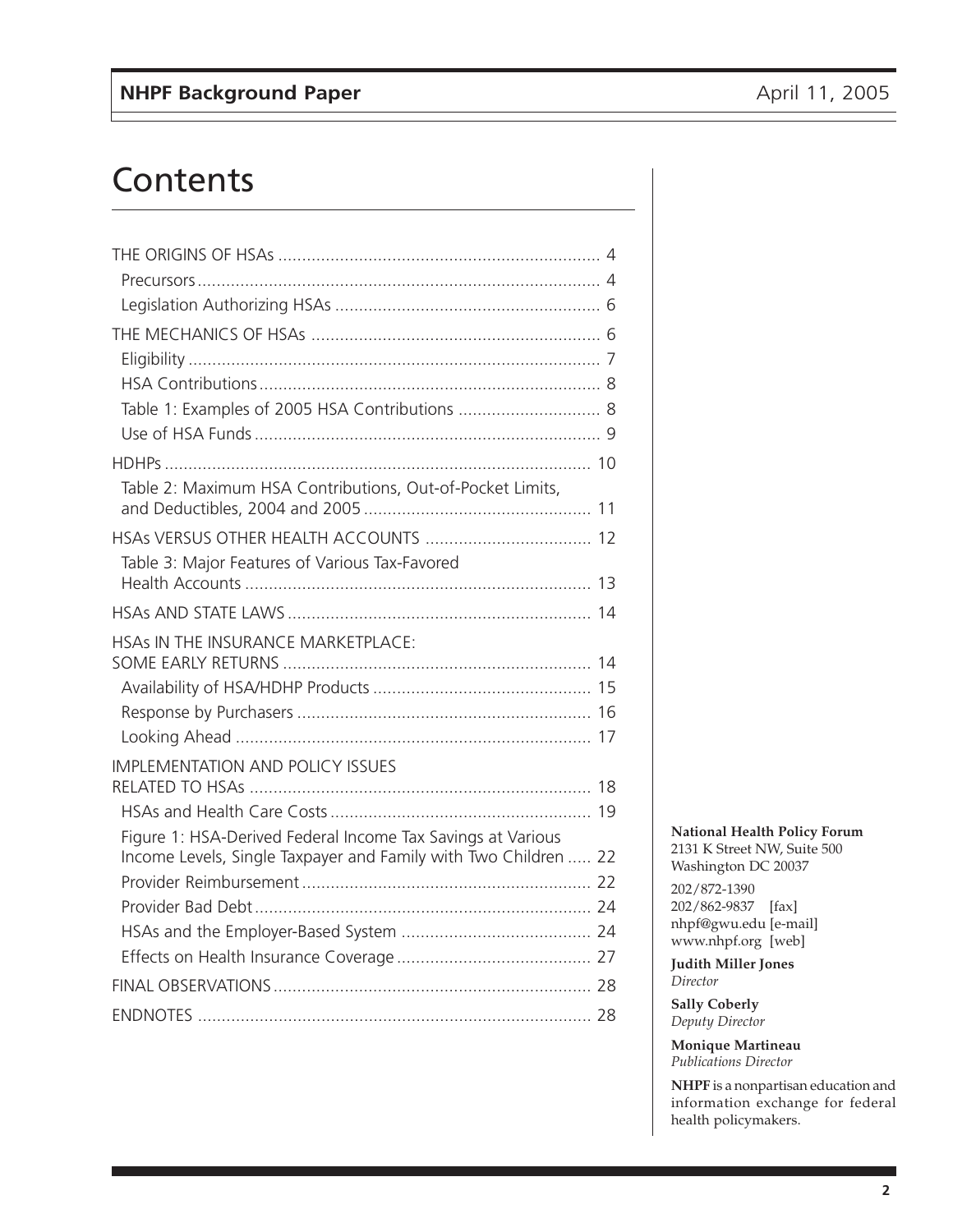# Health Savings Accounts: The Fundamentals

Health savings accounts (HSAs) represent the latest in an attempt by the federal government to encourage the development of a new approach to health insurance. HSAs dominate the news about emerging trends in the insurance market, and even a few governors are looking to integrate them into their state Medicaid programs. HSAs are also central to the Bush administration's proposals to expand health insurance to individuals and small employers, control health care costs, and provide for more affordable health insurance options, goals that critics claim are unrealistic. Indeed, few topics in health policy today attract as much fervor on the part of proponents and opponents as HSAs.

An HSA is a personal savings vehicle that allows individuals to set aside funds on a tax-free basis to pay for health care expenses not covered by third-party insurance. To be eligible to make tax-free contributions to an HSA, an individual must be enrolled in a high-deductible health plan (HDHP) that meets specific requirements. $^{\rm 1}$  The combination of the HSA and the high-deductible insurance is intended to provide financial protection against high medical expenses for individuals while retaining incentives for individuals to be prudent purchasers of health care services.

HSAs and their associated HDHPs are part of a family of health insurance products that many refer to as "consumer-directed" or "consumerdriven" health care. While HSAs may be a type of consumer-directed health plan, or CDHP, not all such plans are HSAs. What CDHPs generally have in common, however, is a high-deductible health insurance product combined with a personal health care savings account. Also key to consumer-directed health care is providing consumers with access to information on health and the health care systems. (Since this paper addresses HSAs specifically and not the broader issue of consumer-directed health care, it focuses on the combination health account–health plan and not on the other components of the consumer-directed approach to health care. For ease of presentation and unless otherwise specified, *HDHP* in this paper refers only to the highdeductible health insurance plans that meet requirements relating to HSAs, while *HSA* refers to both the tax-favored accounts and the HDHPs with which they are associated.)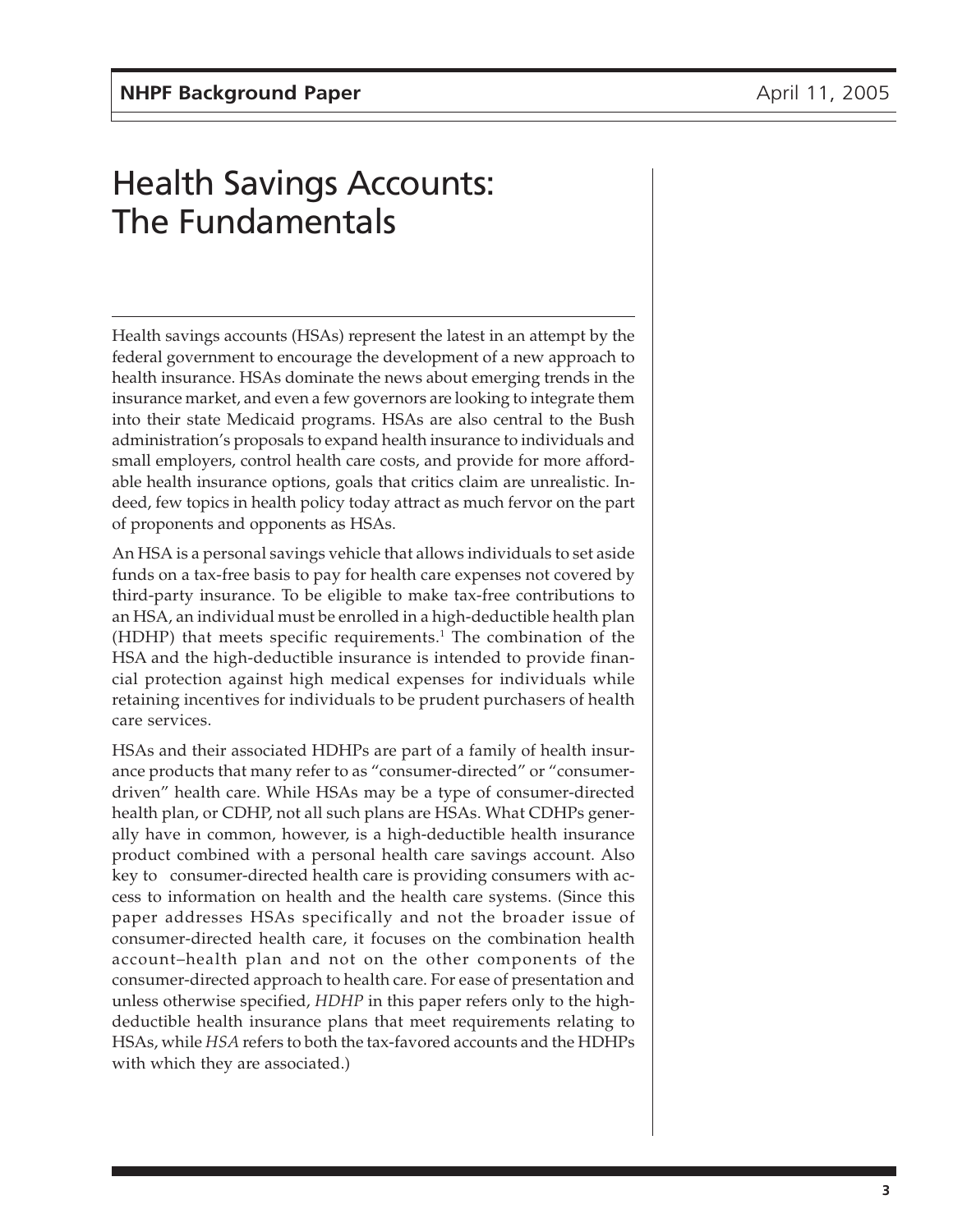#### **Precursors**

There has been an ongoing debate in the health policy community about the role played by third-party insurance coverage in driving up the costs of health care. Many analysts believe that such coverage is a major contributor to health care costs' rising at rates that exceed general inflation. In their view, conventional health insurance policies, with low deductibles and modest cost-sharing requirements, largely insulate policyholders from the true cost of care. Backed by a key finding of the RAND health insurance experiment of the 1970s—that increases in enrollee cost-sharing are associated with reductions in medical care utilization—analysts of this perspective have advocated for high cost-sharing benefit designs and, most especially, for cost-sharing requirements for routine services.<sup>2</sup>

In the opposing camp are analysts who tend to emphasize two other key findings of the RAND experiment—that enrollee cost-sharing can discourage appropriate as well as inappropriate utilization of services and that lower-income individuals are especially likely to forego necessary services if faced with cost-sharing responsibilities. These analysts point to the difficulty of designing an insurance program or policy that achieves the right incentives for consumers who have different abilities to pay and vary significantly in their need for medical services.<sup>3</sup>

These opposing viewpoints have played out both in the private and public insurance markets at different times in different ways. In the private market, insurers have largely responded to employer and consumer preferences. Although high-deductible policies have been available in the market for a long time, the vast majority of policies—especially in the employer group market—have favored relatively low deductibles and coinsurance.

The development of comprehensive health benefits requiring low patient cost-sharing has, in fact, been encouraged by federal tax policy. Health benefits received as an employee fringe benefit are exempt from federal income and payroll taxes. Individual out-of-pocket spending on health care, on the other hand, is tax deductible only to the extent that total health expenses in a year exceed 7.5 percent of adjusted gross income. Sums above that threshold can be deducted only by individuals who file itemized tax returns. Various mechanisms for providing workers with tax-free funds to pay for health care through employee benefits have developed, including cafeteria plans with flexible spending arrangements and health reimbursement arrangements, which are described below.

In 1996 and 1997, Congress changed federal tax policy, extending the same tax benefits enjoyed by comprehensive employer health plans to an approach that combined high-deductible ("catastrophic") insurance with taxfavored, personal health savings accounts. This was done by establishing favorable federal tax status for a type of personal account called a medical **The development of comprehensive health benefits requiring low patient cost-sharing has been encouraged by federal tax policy.**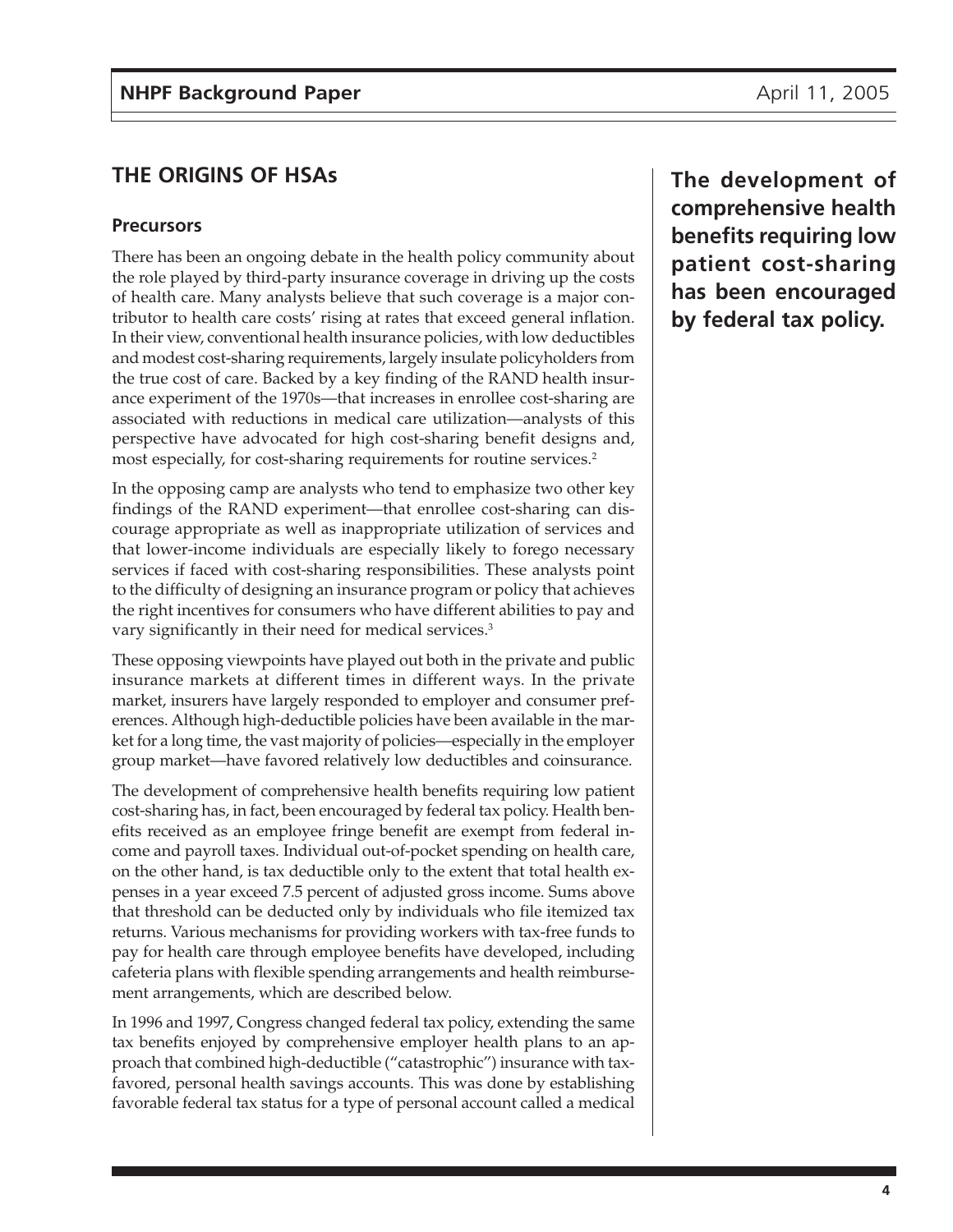savings account (MSA) that would be available as an option both to active workers and to Medicare beneficiaries.

Heavily promoted by some insurers and conservative think tanks,<sup>4</sup> MSAs for the private insurance market were included in the Health Insurance Portability and Accountability Act of 1996 (HIPAA, P.L. 104-191) on a demonstration basis. To enroll in an MSA, an individual had to be selfemployed or an employee covered by a qualified high-deductible health insurance plan established by his or her small employer (defined as having on average 50 or fewer employees). A fixed limit was imposed on the number of MSAs that could be established<sup>5</sup> and the authorization for their favorable tax treatment was set to sunset for any new MSAs opened after December 31, 2000.

Congressional support for MSAs was also sufficient to win their inclusion on a demonstration basis for Medicare beneficiaries as part of the 1997 Balanced Budget Act (BBA) makeover of Medicare's private plan options (Medicare+Choice, or M+C).<sup>6</sup> Like the HIPAA MSAs for the non-Medicare market, the Medicare MSAs were authorized for a capped number of enrollees and on a time-limited basis (originally no new enrollments would be permitted after 2002 or after the number of enrollees reached 390,000). Medicare beneficiaries were to have the option of electing as an alternative to the traditional Medicare benefits a privately sponsored high-deductible health plan coupled with a government contribution into an MSA.

Although many expected that these changes in law would give rise to a robust MSA market, MSAs never gained much popularity. There was no interest at all on the part of private health plans to offer MSA plans under the M+C program. And MSA policies for the self-employed and smallgroup market met with little enthusiasm in the marketplace. Although opponents pointed to the low enrollment numbers to argue that consumers did not want these types of policies, proponents argued that the many federal requirements relating to the benefit design and the time-limited nature of the HIPAA and BBA demonstrations discouraged insurers from marketing MSAs, and employers and Medicare beneficiaries from seeking them.7 And while proponents in Congress succeeded in extending the life of private-market MSAs through successive legislation, their numbers remained relatively small through the end of December 2003.<sup>8</sup> After December 31, 2005 (recent law extended them once again),<sup>9</sup> no new MSAs may be opened and contributions are allowed only for those individuals who had previously contributed to one or who work for an employer already offering them. In all, only about 140,000 MSAs have been established since their inception. $10$ 

With the return of double-digit annual increases in private insurance premiums beginning in 2001, $\frac{11}{2}$  high-deductible health plans that could be paired with personal health savings accounts began to attract more attention from employers seeking to limit their costs for health benefits.<sup>12</sup> Because such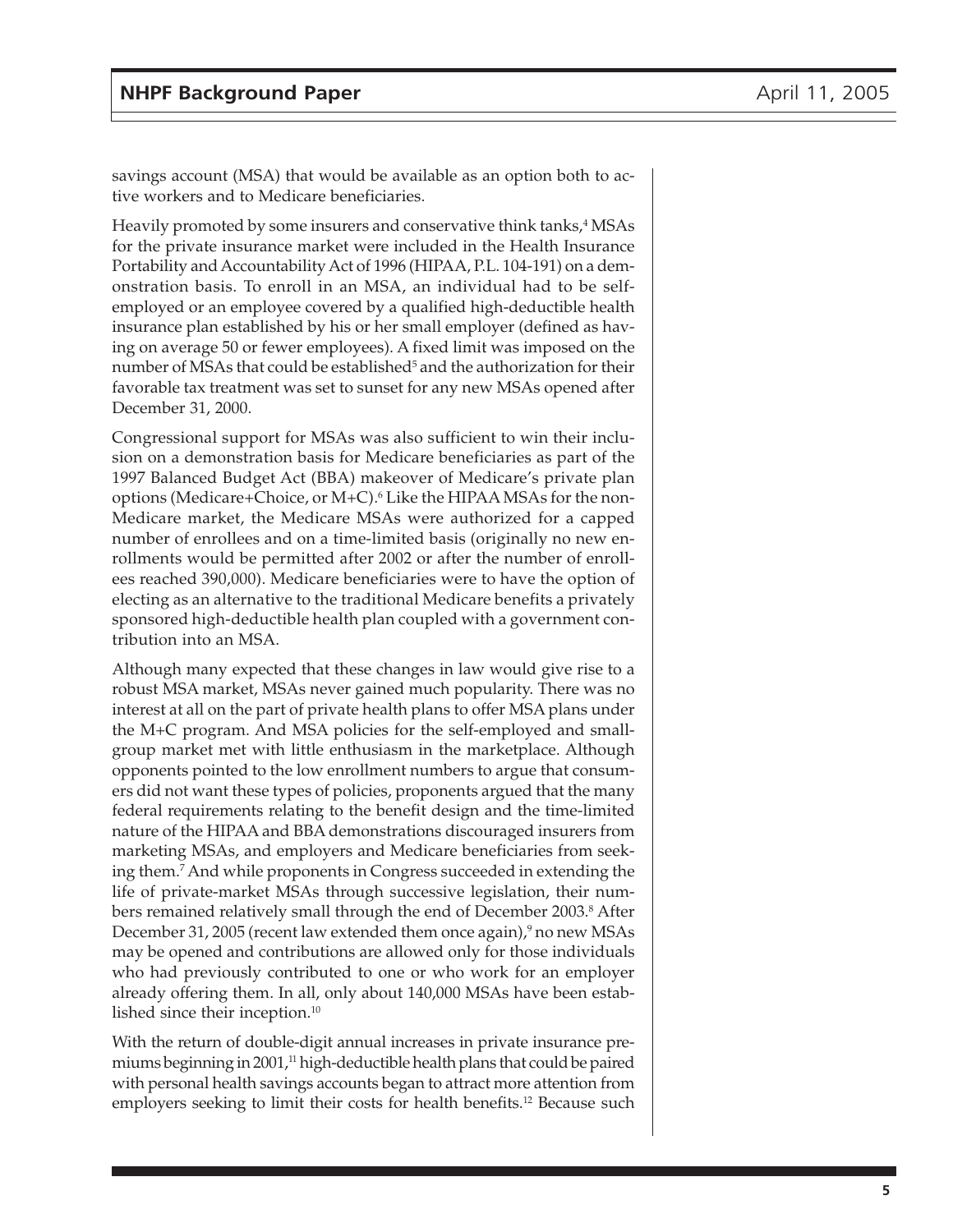plans also tended to permit a greater choice of providers than traditional managed care plans, especially health maintenance organizations (HMOs), they were also viewed by some as a better way to structure insurance plans. A number of entrepreneurs entered the market touting CDHPs. These new consumer-driven products married high-deductible insurance and personal health savings accounts with sophisticated Internet-based systems for providing enrollees with information about their health plan choices, provider networks, and even treatment options. Slowing the adoption of these options, however, was uncertainty about how the personal health savings accounts, known under a number of names,<sup>13</sup> would be regarded by the Internal Revenue Service (IRS). In 2002, the IRS did issue guidance clarifying how certain of these accounts (health reimbursement accounts) would be treated (see below).

# **Legislation Authorizing HSAs**

In the 108<sup>th</sup> Congress, Republicans pressed for more favorable tax treatment of personal health savings accounts. They were successful in winning House passage of two new forms of tax-favored accounts in the House version of what would be enacted as the Medicare Prescription Drug, Improvement, and Modernization Act (MMA): (*a*) the HSAs discussed in this paper and (*b*) health security savings accounts (HSSAs). Compared with the HSAs contained in the final MMA conference agreement, HSSAs would have been available to a larger number of taxpayers, provided for high-deductible health insurance plans with more modest deductible amounts, and permitted significantly higher contributions to the taxfavored accounts. Opposed by moderate Senate Republicans and congressional Democrats, the HSSAs were dropped from the legislation.<sup>14</sup> HSAs, however, were included in the final law and became effective beginning in 2004. (Medicare MSAs were also authorized for the new version of the Medicare+Choice program called Medicare Advantage. These are not discussed in this paper.)

# **THE MECHANICS OF HSAs**

HSA accounts are similar in structure and concept to individual retirement accounts (IRAs). Individuals who meet specific qualifications may establish HSA trust or custodial accounts with banks and other financial institutions approved by the IRS. Money may be deposited into the accounts by the individual, an employer, or anyone else on behalf of the individual, although the combined contributions may not exceed certain annual contribution limits. Qualified individuals must establish their own accounts; joint HSA accounts are not allowed, even for individuals enrolled in a single-family HDHP (although the HSA contribution limits are higher for individuals with HDHP family coverage). The total contribution for spouses who both have an HSA and are enrolled under one family HDHP is limited to the amount of the HDHP deductible. The couple **HSA accounts are similar in structure and concept to individual retirement accounts (IRAs).**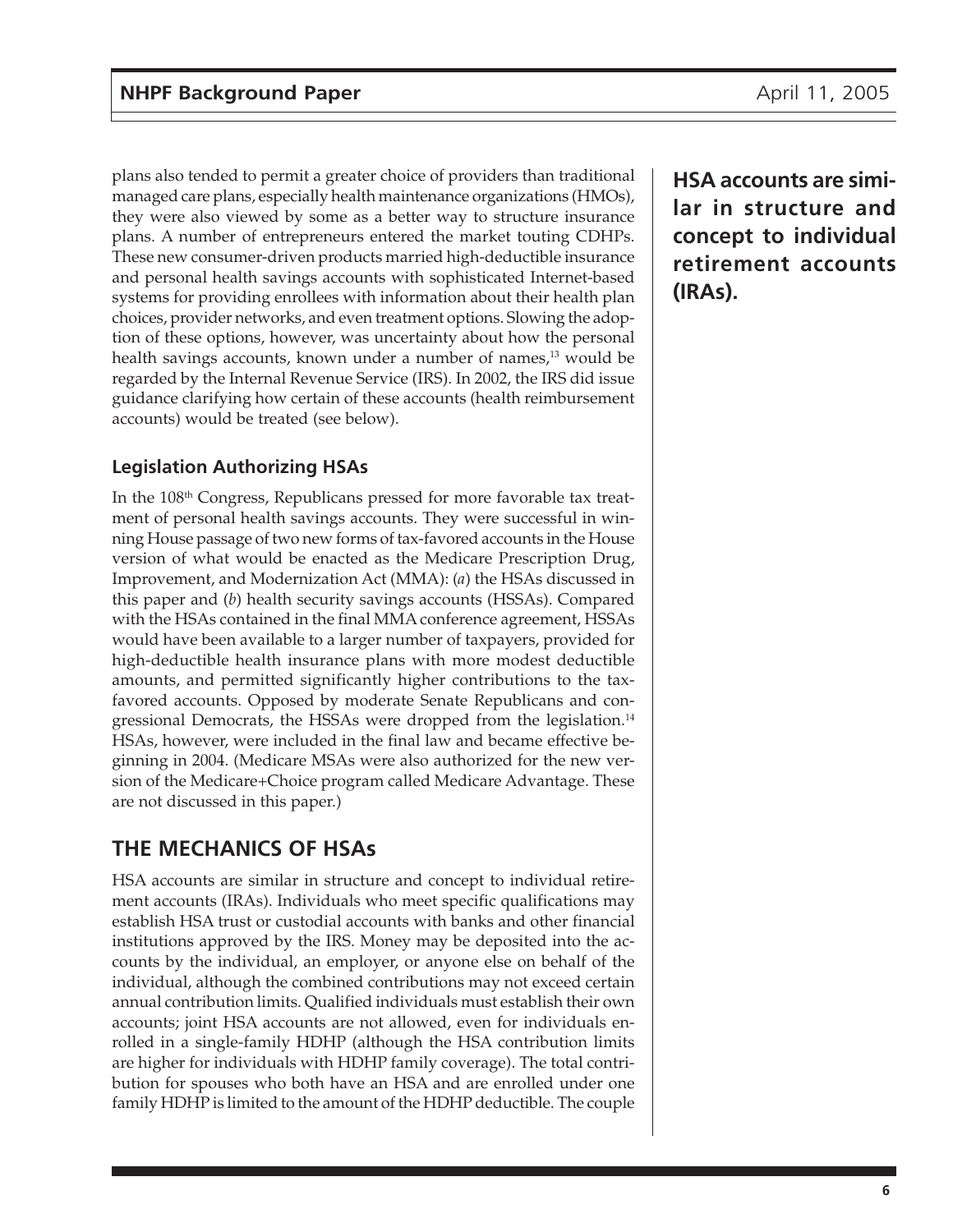can divide their contribution however they wish and make deposits into the separate accounts or all into one account. If either spouse is 55 or older, that spouse can also make an additional "catch-up" contribution to his or her account. Dependent children may not have their own HSAs, but their medical expenses may be reimbursed from a parent's HSA (see below).

Funds deposited in HSAs by individuals or employees may be claimed by the account holder as deductions from adjusted gross income, regardless of whether or not the taxpayer files an itemized return (referred to as an "above-the-line" deduction). Deposits by employers on behalf of employees, including employee contributions made through salary reduction, are excluded from income and wages for federal employee income and payroll taxes and, depending on state law, may also be exempt from state taxes (see below for discussion of state laws relating to HSAs). Account earnings accumulate on a tax-free basis.

HSA funds may be invested in a number of IRS-approved investments, such as bank accounts, annuities, certificates of deposit, stocks, mutual funds, or bonds. They may not be invested in life insurance contracts or in collectibles (for example, stamps, art, or gems), although investment in certain types of bullion or coins is allowed. The HSA trust or custodial agreement may restrict the investments that are permissible for that account. The IRS has also identified certain prohibited transactions involving HSA funds (for example, sale or exchange of property).<sup>15</sup> HSA trustees or custodians may charge fees for administration of the accounts. Such fees do not count towards the annual contribution limits if paid directly instead of by withdrawal of funds from the account.

HSA fund balances may build from year to year; there are no "use or lose" requirements. Even if an individual is no longer eligible to make HSA contributions, any funds deposited in the account while he or she was eligible remain available to use on a tax-free basis for qualified medical expenses. Thus, HSAs provide a form of portable health benefits that follow an individual, regardless of changes in employment or insurance status.

# **Eligibility**

Individuals are eligible to deposit money on a tax-free basis in an HSA if they are covered under a qualified HDHP and are not covered under other health insurance,16 (including enrollment in Medicare). As noted above, individuals claimed by taxpayers as dependents (for example, children) may not set up their own HSAs, although their health expenses may be reimbursed from the HSA of the person claiming them as a dependent (for example, a parent). There is no requirement that an individual have earned income to qualify for an HSA, nor are there any income limits on who can set one up. Eligibility is determined as of the first of each month; therefore, someone enrolling in an HDHP after the first day of a month becomes eligible to make HSA contributions beginning with the next month.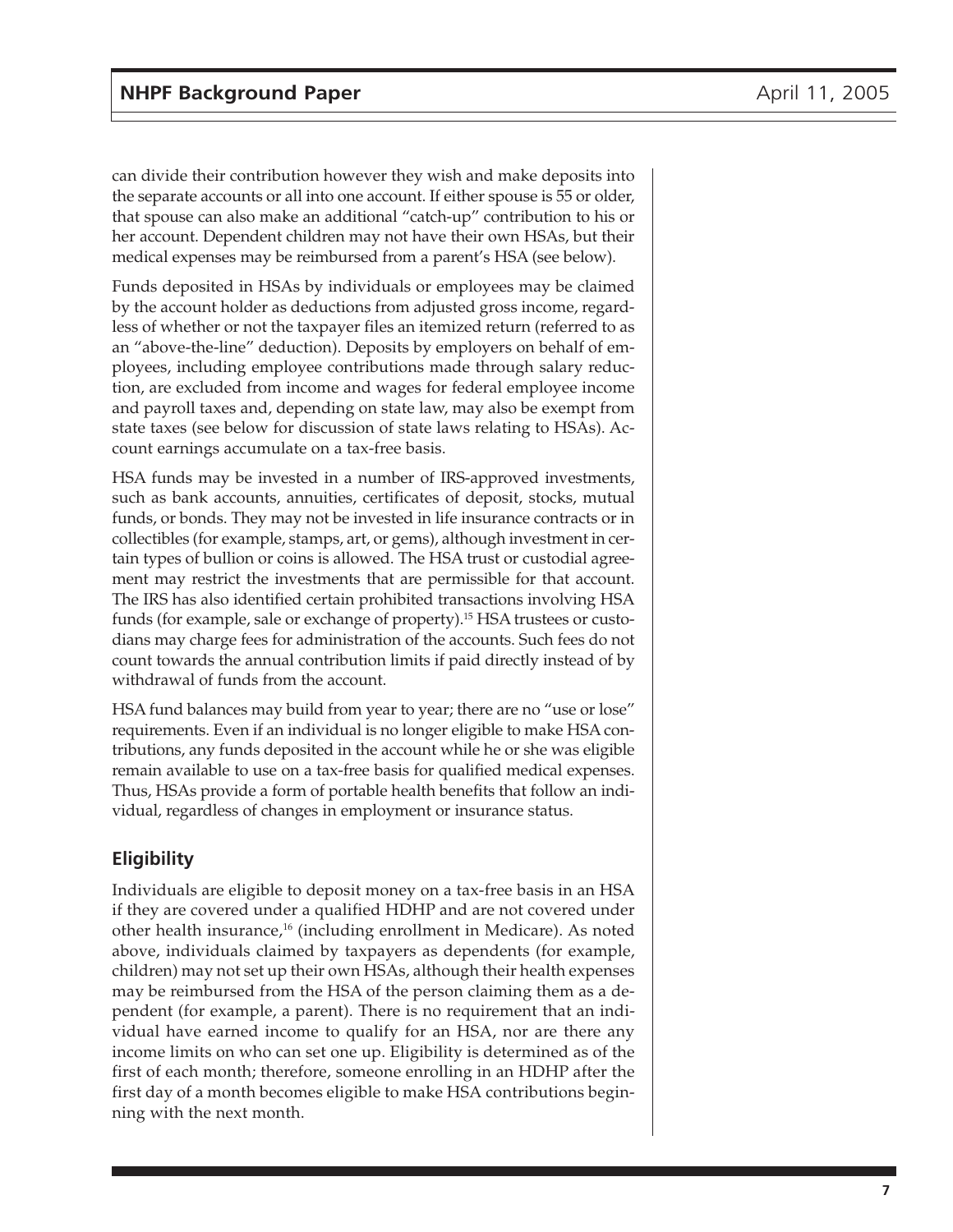#### **HSA Contributions**

In general, annual contributions are limited by law to the lesser of the amount of the deductible in the HDHP in which the individual is enrolled<sup>17</sup> and the maximum individual or family HSA contribution for the year. In 2004, the maximum contributions were \$2,600 for an individual and \$5,150 for a family. These amounts are adjusted annually for inflation (rounded to the nearest \$50). In 2005, the maximum contribution amounts are \$2,650 for an individual and \$5,250 for a family.

To encourage saving for health expenses after retirement, individuals eligible to make HSA deposits who are age 55 and older are allowed to make additional catch-up contributions. Catch-up contributions are limited to \$500 for 2004 and \$600 for 2005. The catch-up contribution limit increases by \$100 each year through 2009 and then remains at \$1,000 each year after 2009.

Contribution limits for both the regular HSA and catch-up contributions are calculated on a monthly basis. Individuals may contribute up to onetwelfth of the annual contribution maximum for each month that they are eligible during a year. Thus, an individual who is eligible for six months could make contributions of up to one-half of the annual limit. Contributions need not be made each month; they may be made at any time up to the filing date for the tax year. Table 1 presents some examples of HSA contribution amounts.

If more money is deposited into an HSA than is allowed under law (referred to as *excess contributions*), the amount that exceeds the limit is subject to a 6 percent excise tax penalty each year until the money is withdrawn. The penalty may be avoided, however, if the excess amount and any earnings on it are withdrawn before the federal income tax filing date.18 Individuals may have more than one HSA, but the annual contribution limits apply to the aggregate deposits in all HSA accounts.

#### **TABLE 1 Examples of 2005 HSA Contributions**

| <b>Scenarios</b>                                                                                                                                                        | <b>Maximum Annual</b><br><b>HSA Contribution</b>                    | <b>Maximum Annual</b><br>"Catch-Up" Contribution                    |
|-------------------------------------------------------------------------------------------------------------------------------------------------------------------------|---------------------------------------------------------------------|---------------------------------------------------------------------|
| 35-year-old individual enrolled in a qualified<br>\$5,000-deductible HDHP<br>from 3/15 through 12/31/2005.                                                              | \$1,987.50<br>(9 months of eligibility/<br>\$2,650 maximum allowed) | <b>None</b><br>(not eligible because<br>individual is under age 55) |
| 54-year-old individual enrolled in a qualified<br>\$5,000-deductible HDHP through employment<br>from 1/1 through 12/31/2005.<br>Family coverage. Turns 55 in June 2005. | \$5,000<br>(amount of HDHP deductible)                              | \$300<br>(6 months of eligibility)<br>for catch-up contributions)   |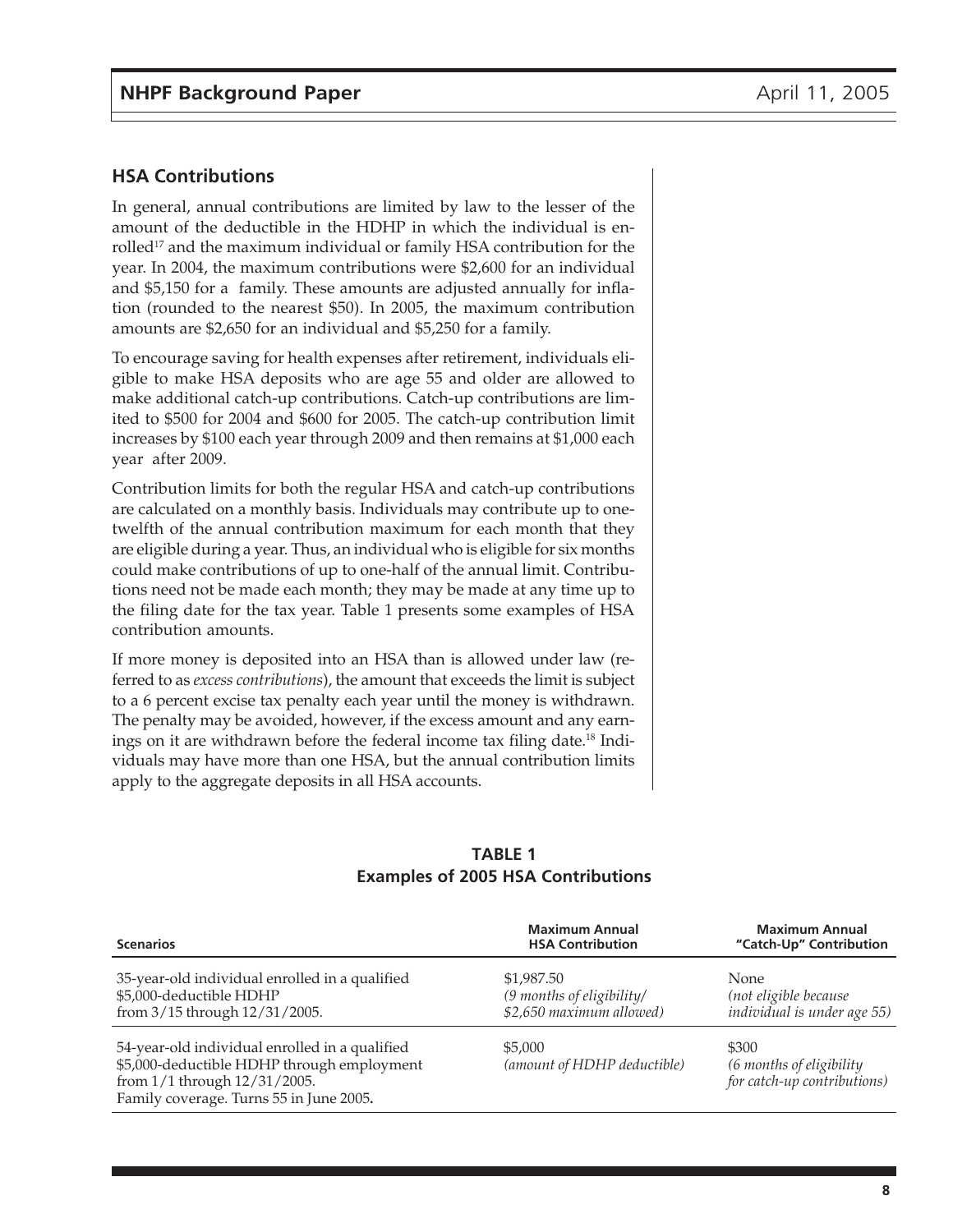#### **Use of HSA Funds**

Funds withdrawn from an HSA are not taxed if they are used to pay qualifying medical expenses for any beneficiary of the account to the extent the expenses have not been reimbursed by insurance or otherwise compensated. The definition of qualifying medical expenses generally includes those items and services allowed under section 213(d) of the Internal Revenue Code.19 Items and services that qualify as medical care under section 213(d) are more extensive than those generally covered under health insurance policies and include, in addition to medical, dental, and vision services, such things as attending medical conferences on a family member's chronic illness, transportation for medical services, smoking cessation and weight loss programs, and special education for learning disabilities. There is one major exception: while health insurance premiums are allowed under section 213(d), HSA funds may not be withdrawn and used tax-free to pay health plan premiums. Payment for premiums for certain types of insurance is allowed, however, including continuation coverage (for example, COBRA premiums),<sup>20</sup> qualified long-term care policies, (as defined in section 7702B(b) of the Internal Revenue Code); health insurance purchased while receiving federal or state unemployment compensation; and, for Medicare beneficiaries, any insurance other than Medicare supplemental policies. (Thus, for example, funds in HSAs that were established prior to becoming Medicare-covered could be used to pay premiums for Part B and the new prescription drug benefit.)

The trustee or custodian of an HSA is not responsible for determining whether or not the funds are being used for qualified medical expenses. The only requirement of the trustee or custodian is that he or she not accept contributions that exceed the annual limits. An exception is provided for rollover deposits from other HSA accounts of the individual. Account owners have free access to the accounts, and oversight of the use of funds is the responsibility of the IRS. Trustees or custodians are allowed to impose reasonable restrictions on the frequency of withdrawals from the HSA as well as on minimum withdrawal amounts.

HSA funds that are withdrawn and used for other than qualified health expenses must be included in gross income for tax purposes and are subject to a 10 percent penalty tax. The penalty is waived, however, in cases of disability or death or for individuals age 65 and over.

Upon the death of an HSA owner, the account balance transfers to the designated beneficiary. A spouse may continue to use the funds as an HSA. For other beneficiaries, the account balance is taxable as individual income. If no beneficiary is designated, the HSA balance becomes part of the estate and is taxable as income to the deceased on the final tax return. The amount is reduced by any qualified medical expenses incurred by the deceased individual prior to death and paid within one year of the death.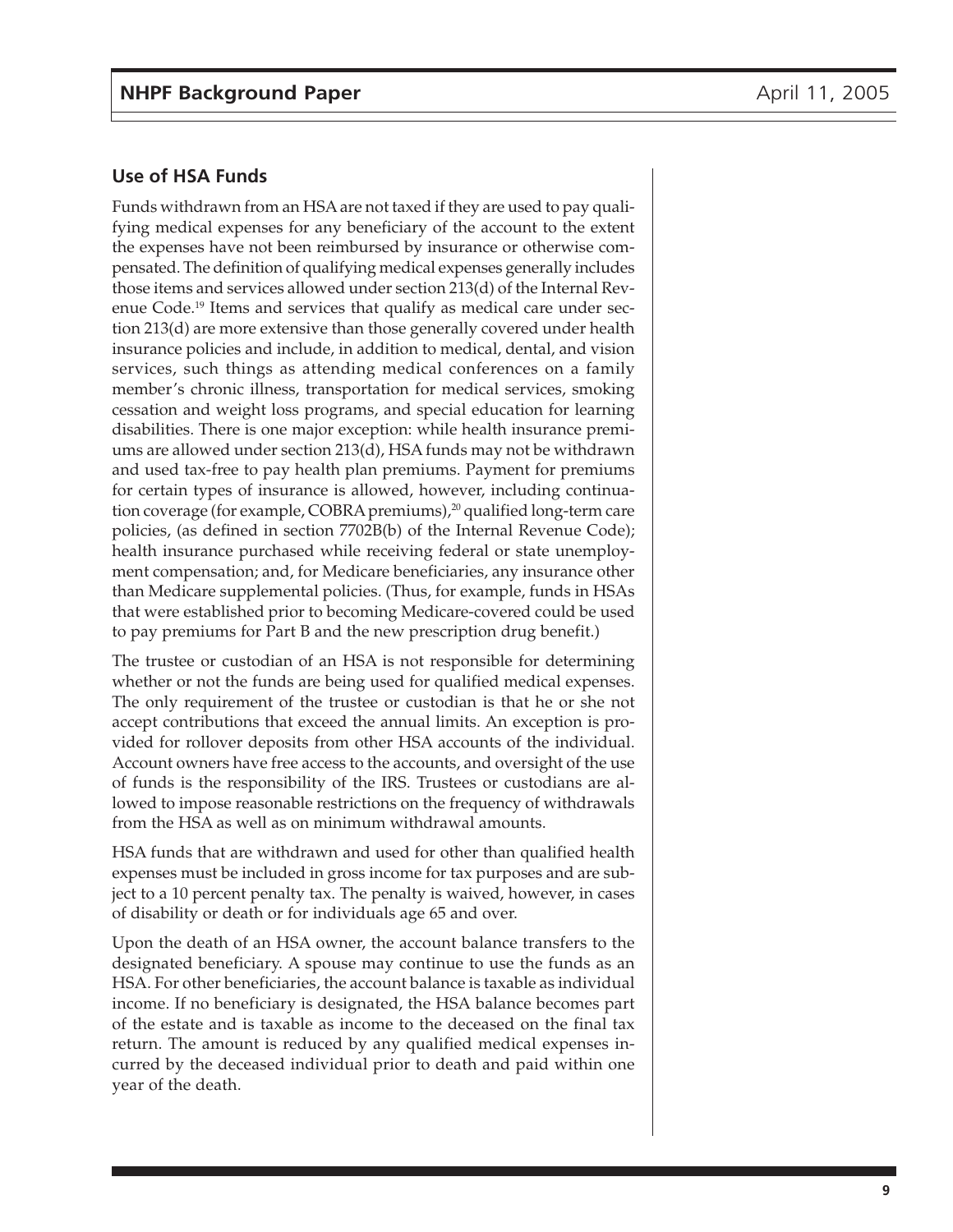#### **HDHPs**

To qualify as a high-deductible health plan for purposes of an HSA, a health plan must meet certain requirements. The HDHP must provide general medical benefits. Coverage for only a narrow range of services, such as a dental or vision plan, would not qualify. The coverage must impose a minimum annual deductible and also provide catastrophic coverage after out-of-pocket expenditures reach a specified level. The minimum annual deductible amounts, specified in the law for 2004, are \$1,000 for an individual or \$2,000 for family coverage. These amounts are indexed to change by the rate of inflation each year, rounded to the nearest \$50. In 2005, the rounding results in the minimum deductible amounts' remaining at  $$1,000$  individual and  $$2,000$  family.<sup>21</sup>

Generally, family plans have embedded deductibles applying to individuals within the family that are less than the aggregate family deductible. For example, a plan may have a family deductible of \$2,000 but an embedded individual deductible of \$1,000 per family member. In such a case, the plan would begin paying benefits for each individual family member who incurs \$1,000 in spending and would pay benefits for all family members once the \$2,000 deductible had been met. To qualify as an HDHP for HSA purposes, the plan cannot have an embedded individual deductible that is less than the minimum required family deductible (that is, \$2,000 in 2005). So a plan with a \$2,000 family deductible and \$1,000 embedded individual deductible would not qualify as an HDHP, but one with a \$4,000 family deductible and an embedded \$2,000 individual deductible would qualify.

In order not to discourage individuals from receiving preventive services, the law provides for certain of these services to be exempt from application of the deductible, at the discretion of the HDHP sponsor. IRS guidance identifies preventive care as services that are not intended to treat an existing illness, injury, or condition and provides a list of preventive care benefits for which the deductible need not apply: periodic health evaluations (including diagnostic tests and procedures ordered for routine examinations), routine prenatal and well-child care, immunizations, tobacco cessation programs, obesity weight loss programs, and certain screening services.<sup>22</sup> The definition also includes treatment that is incidental or ancillary to a preventive care service, such as removal of polyps during a screening colonoscopy. Emergency services are not considered preventive and thus would be subject to the deductible. The IRS allows medications to be considered preventive care only when taken by a person to prevent disease or a recurrence of disease. (Some are advocating that the HSA law and regulations be changed to allow all medications to be exempted from the deductible, a step they see as necessary to ensuring compliance with medications and to simplifying the administrative difficulties posed by allowing only drugs provided for certain circumstances to qualify.)

HDHP policies must also have catastrophic coverage that pays all costs for covered services once an annual spending threshold for copayments,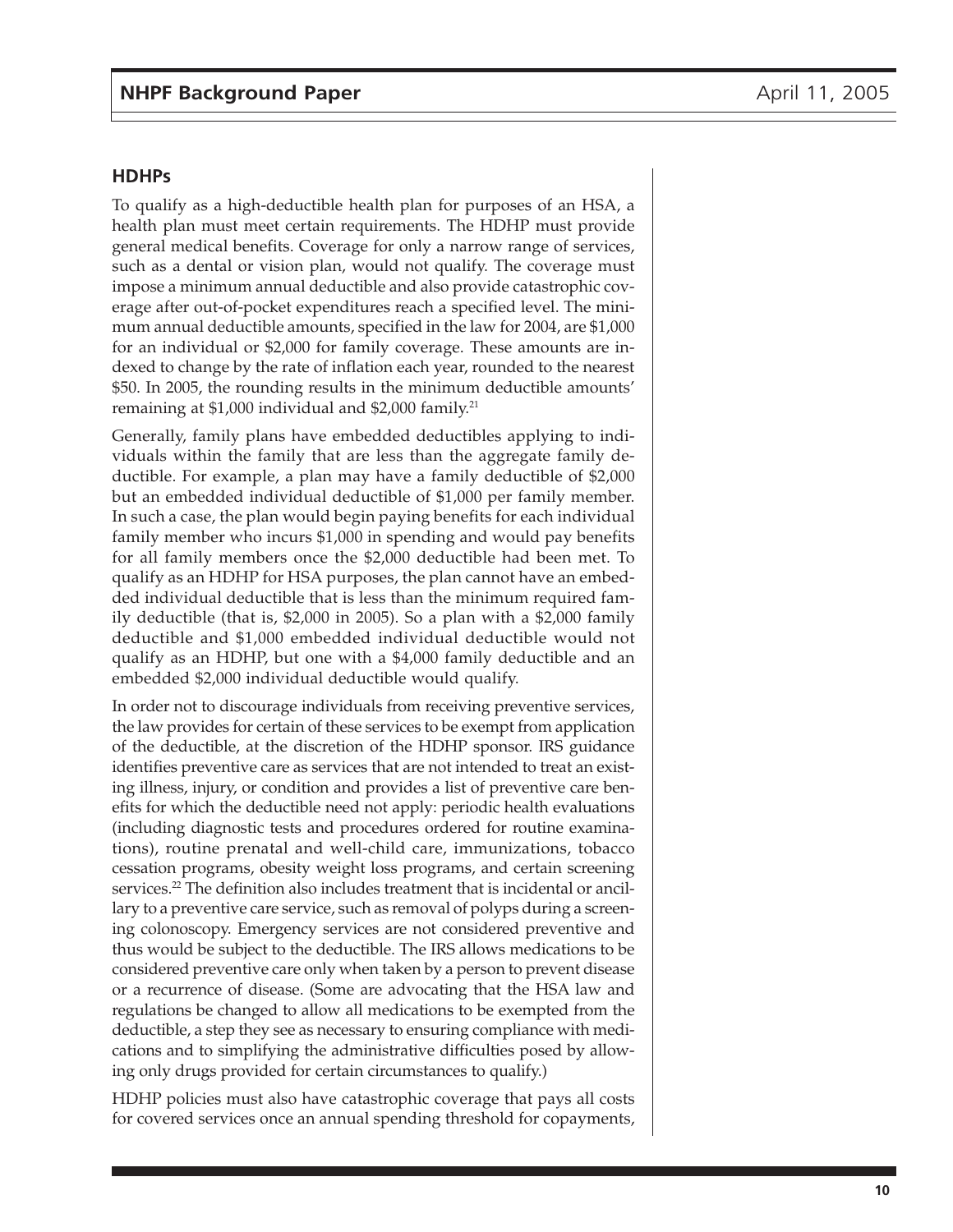coinsurance, and deductibles has been incurred by the enrollee (or family). The out-of-pocket threshold can be no more than \$5,000 for an individual or \$10,000 for a family. These amounts are also indexed to rise each year for inflation (see Table 2). In 2005, the out-of-pocket limits may be no higher than \$5,100 for an individual or \$10,200 for a family. The rules regarding out-of-pocket limits apply only to expenditures for benefits covered by a plan and not to all out-of-pocket medical expenses an HSA owner may incur during a year.

#### **TABLE 2 Maximum HSA Contributions, Out-of-Pocket Limits, and Deductibles, 2004 and 2005**

|                                                     | <b>Amount Effective</b><br>in 2004    | <b>Indexed Amount</b><br>for 2005     |
|-----------------------------------------------------|---------------------------------------|---------------------------------------|
| Annual Contribution Limit                           | \$2,600 individual<br>$$5,150$ family | \$2,650 individual<br>$$5,250$ family |
| "Catch-Up" Contribution Limit<br>$(aqe 55+)$        | \$500                                 | \$600                                 |
| <b>HDHP Maximum</b><br>Out-of-Pocket Spending Limit | \$5,000 individual<br>\$10,000 family | \$5,100 individual<br>\$10,200 family |
| <b>HDHP Minimum</b><br><b>Annual Deductible</b>     | \$1,000 individual<br>$$2,000$ family | \$1,000 individual<br>$$2,000$ family |

Because there is no direct relationship between the health care items and services covered under an HDHP and those that may be reimbursed from the HSA, most HDHP enrollees will likely have medical expenses that do not count towards the HDHP out-of-pocket limit. For example, HDHP premiums do not qualify, nor do amounts expended for items and services not covered by the plan, such as certain vision and dental services. If an HDHP does not cover eyeglasses, then the cost of eyeglasses would not count towards the plan's out-of-pocket limit (although the eyeglasses could be purchased with funds from the HSA). In addition, any amounts for services obtained from providers that do not have a price agreement with the insurer (indemnity plans or out-of-network services) that are above what is allowed by the plan for "usual, reasonable, and customary" charges would not count towards the out-of-pocket limit. (This issue is discussed in greater detail below.)

There are also no structural requirements for HDHPs. Closed-panel HMOs, preferred provider organization (PPO) plans (that is, plans that charge higher cost-sharing for using out-of-network providers), or fee-for-service indemnity plans can all qualify as HDHPs if they meet the minimum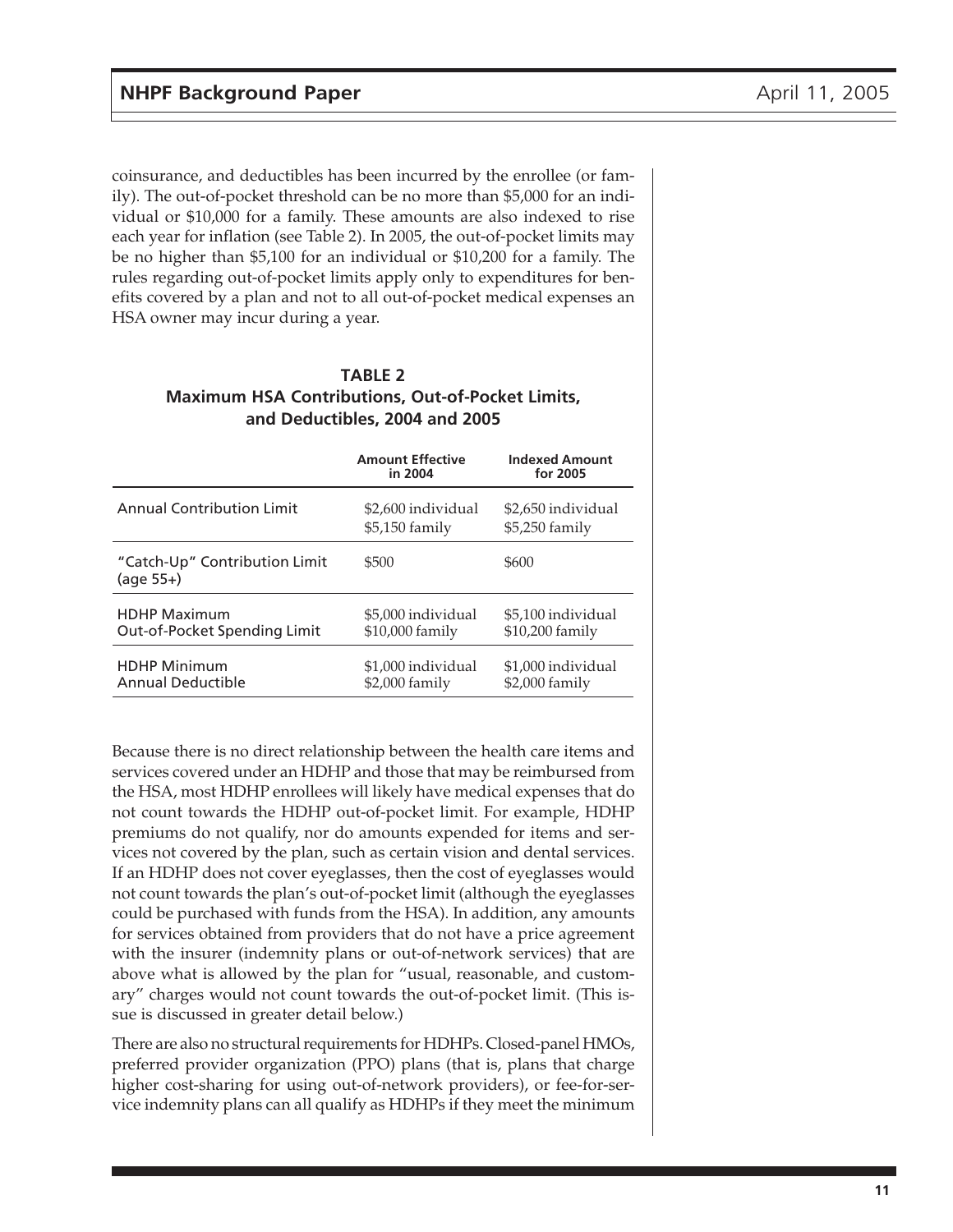requirements. If an HDHP is structured as a plan that has a network of contracted providers (for example, a PPO), some special rules apply. For example, a network plan may have an out-of-pocket limit for services obtained out-of-network that is higher than the maximum allowed under the HDHP rules, so long as the out-of-pocket limit applicable to in-network services meets HDHP requirements. Also, if a network plan has a separate deductible for out-of-network services, that deductible is not taken into consideration for determining the amount of contribution to the HSA. For example, an HDHP may have two deductibles: \$1,000 for in-network services and \$2,000 for all services, regardless of whether they are received in- or out-of-network. For the purposes of determining the maximum contribution to the HSA, the \$1,000 deductible is applied.

# **HSAs VERSUS OTHER HEALTH ACCOUNTS**

Several other types of arrangements exist under federal tax law that allow individuals to set aside tax-free funds to use for medical expenses. These include flexible spending arrangements (FSAs), health reimbursement arrangements (HRAs), and medical savings accounts. FSAs through employer cafeteria plans function in a similar manner to HSAs, but there are several key differences. Generally, FSAs allow individuals to elect to receive tax-free funds diverted from their wages (and supplied as an employer-provided benefit) instead of cash wages to use for qualified expenses, such as medical care or child care.<sup>23</sup> In general, however, there are five provisions that apply to health FSAs that do not apply to HSAs:

■ Unused FSA contributions may not roll over from one year to another. To the extent they are not used, the funds revert to the employer.

■ The entire amount of reimbursement must be available throughout the year.

■ An employee may not take any unused amounts with them upon leaving employment during the year (although funds may remain temporarily available to pay for COBRA continuation coverage).

■ The employer can further limit what qualifies as reimbursable expenses.

■ The employer can require substantiation that the expense is reimbursable.

For example, an individual elects to have \$100 a month or \$1,200 a year withheld from salary to fund an FSA. The individual uses \$1,000 in January to pay for a qualified expense. If the individual then leaves the employer at the end of February, he or she would not have to reimburse for amounts used but not withheld from salary (that is, \$800) but also would not be able to take with them the \$200 that was available but not used.

Health reimbursement arrangements are another way that employers may provide tax-free funds to employees to use for health care expenses, in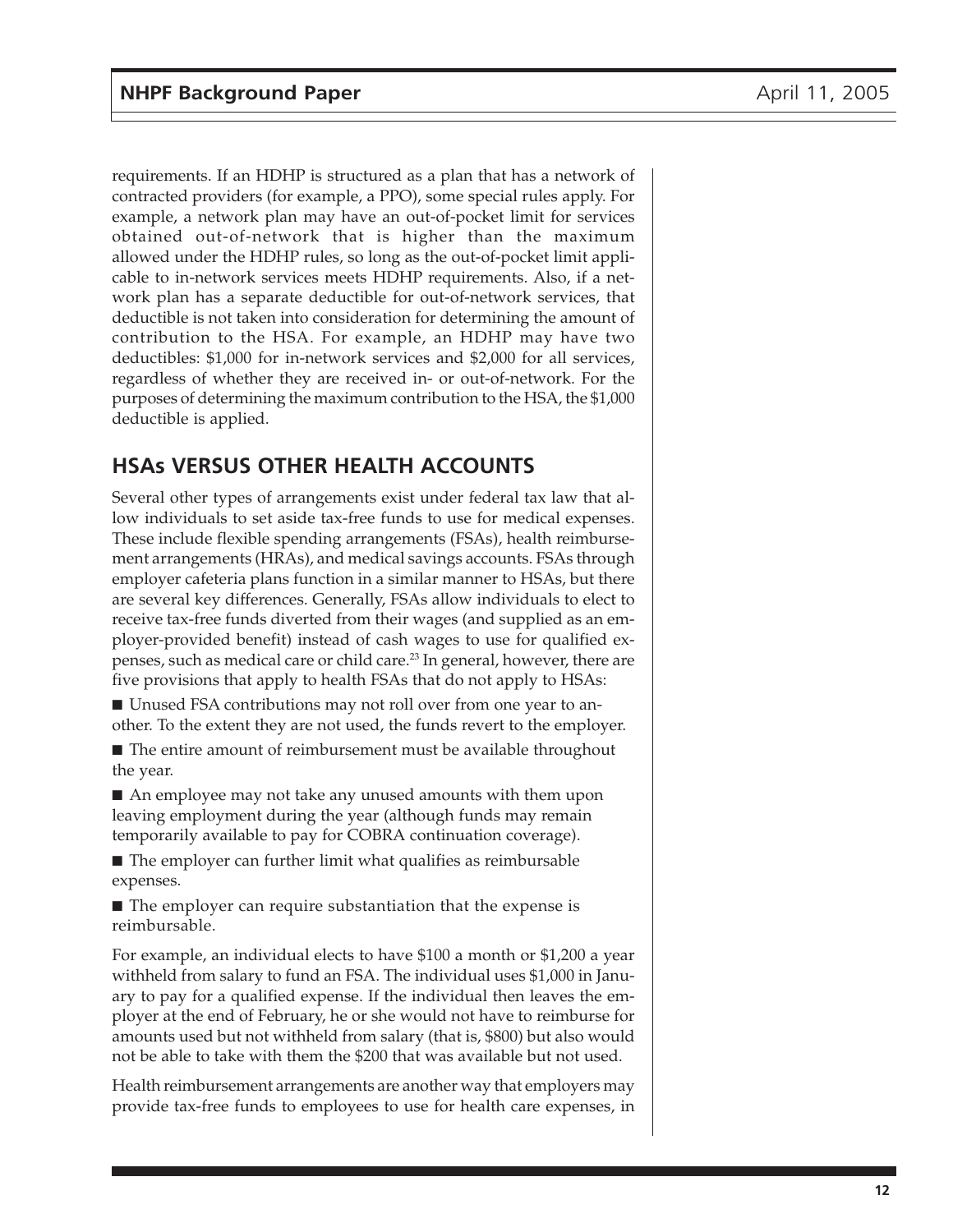addition to or in lieu of health insurance benefits. An HRA can be funded only by employer contributions (that is, employees cannot contribute on their own), are not portable from employer to employer, and cannot be used for nonmedical expenses. If the plan makes payments or provides other benefits that are not medical expenses, all amounts paid by the plan become taxable, including prior medical reimbursements.<sup>24</sup> The IRS guidance on HRAs allows the carryover of unused amounts to later years and use of HRA funds to reimburse employees for the purchase of health insurance. HRAs do not have to be associated with high-deductible health plans, although it appears that the typical HRA is coupled with a health plan that has a deductible exceeding the annual employer contribution to the HRA.<sup>25</sup>

Finally, as noted above, the MSAs authorized under HIPAA in 1996 have been extended through December 31, 2005,<sup>26</sup> and will continue to exist only for those individuals who are "grandfathered" because they had or were employed by an employer who sponsored MSAs prior to the program's termination. (In 2000, Congress renamed these accounts "Archer MSAs," after Bill Archer, then chair of the House Ways and Means Committee.)

Table 3 highlights the major differences among HSAs, HRAs, FSAs, and MSAs.

| <b>Features</b>                                       | <b>Health</b><br><b>Savings</b><br><b>Accounts</b><br>(HSAs)               | Archer<br><b>Medical</b><br><b>Savings Accounts</b><br>(MSAs)                                                                             | <b>Health</b><br><b>Reimbursement</b><br><b>Arrangements</b><br>(HRAs) | <b>Flexible</b><br><b>Spending</b><br><b>Arrangements</b><br>(FSAs)                                                                                            |
|-------------------------------------------------------|----------------------------------------------------------------------------|-------------------------------------------------------------------------------------------------------------------------------------------|------------------------------------------------------------------------|----------------------------------------------------------------------------------------------------------------------------------------------------------------|
| Contributors                                          | Individual without<br>employer coverage;<br>employer,<br>employee, or both | Self-employed and<br>employers with 50<br>or fewer employees;<br>both employer and<br>employee can<br>contribute, but not<br>in same year | Employer                                                               | Employee decides<br>contribution amount<br>up to certain limits;<br>employer may fund<br>without employee<br>election or can<br>match employee<br>contribution |
| <b>Required Enrollment</b><br>in High-Deductible Plan | Yes                                                                        | Yes                                                                                                                                       | Determined<br>by employer                                              | N <sub>0</sub>                                                                                                                                                 |
| <b>Account Ownership</b>                              | Individual                                                                 | Individual                                                                                                                                | Employer                                                               | Employer                                                                                                                                                       |
| End-of-Year Rollover                                  | Yes                                                                        | Yes                                                                                                                                       | Maybe<br>(up to employer)                                              | N <sub>0</sub>                                                                                                                                                 |
| Authorization                                         | <b>Statute</b>                                                             | Statute                                                                                                                                   | Regulation                                                             | Regulation                                                                                                                                                     |

**TABLE 3 Major Features of Various Tax-Favored Health Accounts**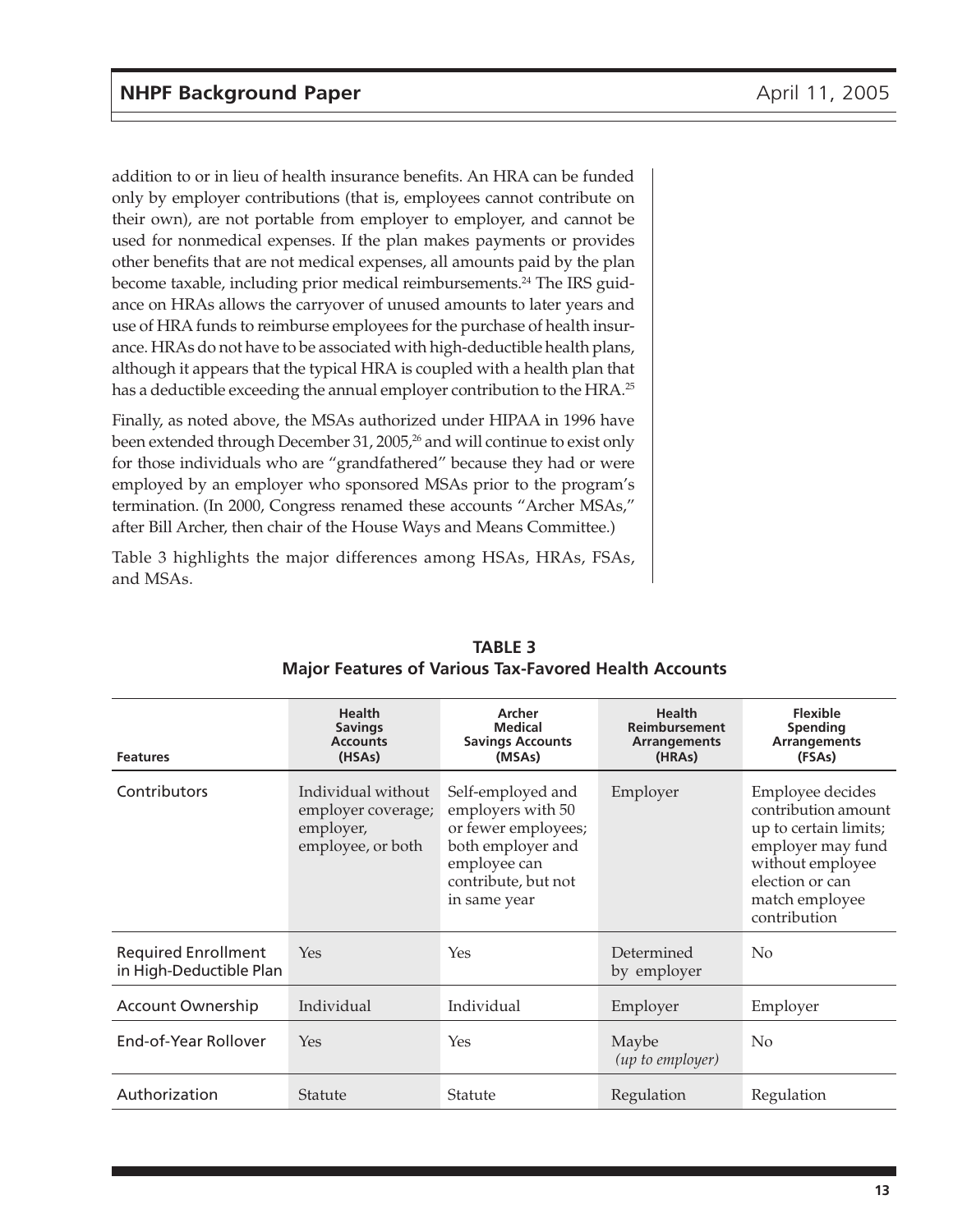# **HSAs AND STATE LAWS**

HSAs are a federal health policy initiative. However, because health insurance regulation is primarily a state activity, the state role is significant for the implementation of the approach. The specific areas in which states are involved include those related to insurance regulation (for example, premium rates, solvency, benefit requirements, marketing, and consumer protections), state income tax policy, and state policies regarding state subsidies for health insurance.<sup>27</sup>

While health insurance policies with high deductibles are currently marketed in the states, state rules regarding such policies may not allow the marketing of products that meet the specific requirements for HDHPs. For example, some states may require that certain benefits not be subjected to a deductible. Such benefits may not fall into the category of preventive benefits that are allowed to be exempt from the HDHP deductible under federal law. In addition, some state HMO laws limit the degree to which HMOs may impose high deductibles. Recognizing that these types of problems exist with some state laws, the IRS issued a notice of transitional relief that allows certain nonpreventive benefits to be exempt from the HDHP deductible if required by a state law that was in effect on January 1, 2004. 28 The transitional relief is available through calendar year 2005.

One of the key features of an HSA is the federal tax-free status of the deposits into the accounts. Many states link the computation of state income tax to federal tax calculations. Therefore, to the extent that federal HSA policy results in lower federal revenues, these states also stand to lose tax revenue. If these states do not wish to accommodate HSAs in their tax structure, they must enact changes in their income tax laws that would require individuals with HSAs to add the amount of HSA deposits and any earnings derived from them back into their income before computing their state tax. Conversely, states with tax policies that do not track federal tax calculations will have to decide whether or not to encourage HSAs by enacting legislation to allow state tax advantages for HSA deposits similar to those allowed under federal law.

Finally, states will have to decide if they wish to implement an HSA option for their state employee benefit plans, health insurance high-risk pools, or other state initiatives to subsidize health insurance coverage. Federal law does allow states to make HSA contributions a part of their high-risk pool strategy if the coverage meets HDHP requirements. Some states are moving toward changing their high-risk pool coverage so that it meets HDHP rules that allow them to implement HSAs.<sup>29</sup>

# **HSAs IN THE INSURANCE MARKETPLACE: SOME EARLY RETURNS**

Federal law facilitates HSAs, but their future will be determined by whether insurers and employers decide to offer them and whether employees and **State rules regarding health insurance policies with high deductibles may not allow the marketing of products that meet the specific requirements for HDHPs.**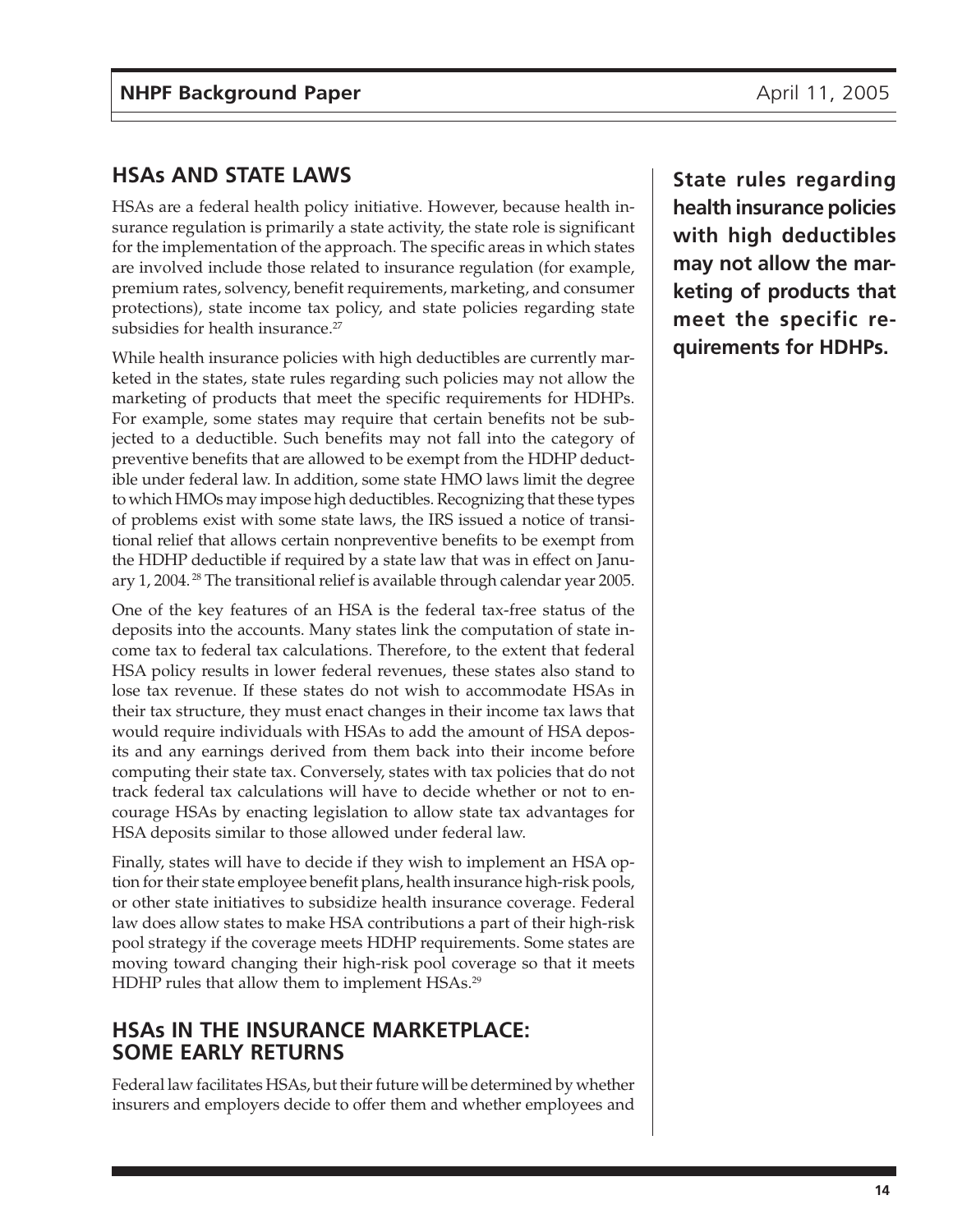individuals decide to elect them. On the supply side, the market appears to be robust. On the demand side, the picture is less clear.

Qualified HDHPs and HSAs have been heavily promoted by the Bush administration (the president announced at a December 2004 White House Economic Conference that he has elected an HSA for his own health insurance) 30 and are highlighted on the Web sites of the Department of Treasury (www.ustreasury.gov) and the Small Business Administration (www.sba.gov). The trade association for the health insurance industry, America's Health Insurance Plans (AHIP), has initiated a Web site with a state-specific directory of HSA products to promote HSAs (www.HSADecisions.org). And insurers and other private-market entities, many of whom had lobbied Congress for the enactment of HSAs, quickly introduced to the market high-deductible products that could be coupled with HSAs.

# **Availability of HSA/HDHP Products**

As of March 3, 2005, the AHIP's Web site listed 88 insurers (including managed care companies, indemnity insurers, and Blue Cross Blue Shield plans) offering HDHPs that qualify for HSAs. As of the same date, the *HSA Insider,* (a Web site promoting HSAs that is sponsored by an advocacy organization) listed 85 insurance companies that sold high-deductible health plans and 58 banks and trusts that provided HSA custodial and administrative services.31 Some insurers offered both HDHPs and HSAs. Insurer offerings varied with respect to which states and in which markets (that is, individual, small-, and large-group markets). Several of the nation's major insurers and managed care companies (for example, UnitedHealth Group and Aetna), indicated that they offer HDHPs and HSAs to self-insured, large employers on a national basis.

Another indicator of insurer response to HSAs is that nine out of ten HMOs and PPOs surveyed in 2004 reported that they intend to offer highdeductible health plans in tandem with a health savings or health reimbursement account within one year in the large-group employer market (firms of more than 250 employees). This is up from 29 percent in 2003.32 One of the nation's largest HMOs, Kaiser Permanente, in partnership with Wells Fargo Bank, began offering HSA-qualified HDHPs in January 2005 in both the employer and individual markets.<sup>33</sup>

As discussed later, some vendors are marketing HSA packages in which they offer to health plans and employers HSA account services (administering the accounts, managing the investments) and health care debit cards. Such debit cards, which also are marketed to go along with other employee benefit accounts, such as FSAs and HRAs, can be used by plan enrollees to make distributions (payments) from their HSAs for medical expenses.<sup>34</sup>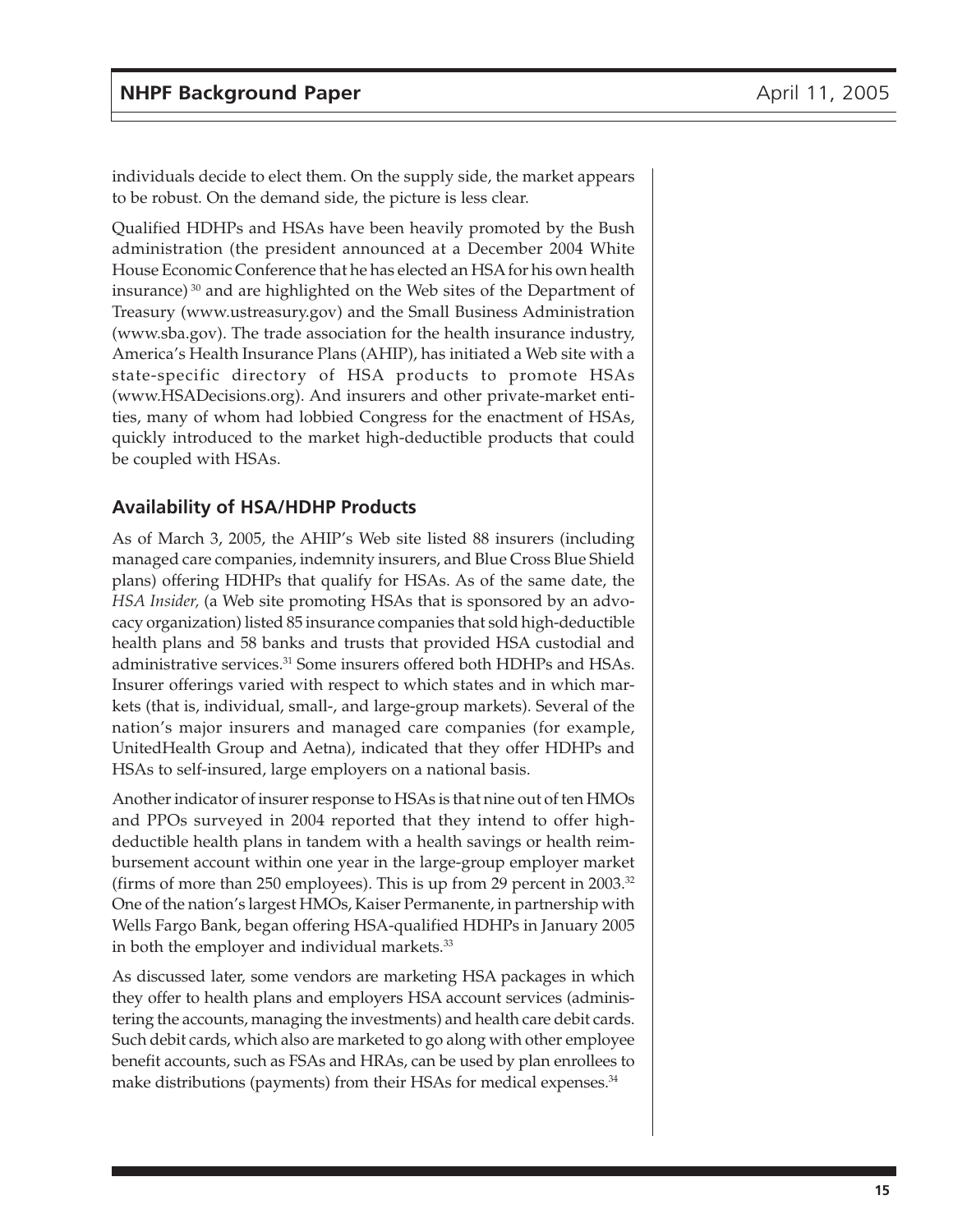#### **Response by Purchasers**

As to the question of whether the HDHP products are actually being purchased and HSAs established, the evidence suggests a modest market response, at least so far. According to an AHIP survey of 29 of its member insurers actively marketing qualified HDHPs that accompany HSAs, about 438,000 consumers were covered by such insurance policies as of September 2004. Of that total, 346,500 were covered through non-group-market policies. The remaining 91,500 lives were covered through employers, with about 14 percent of the employer group policies covering workers in firms with 50 or more workers.<sup>35</sup>

Because the IRS rules for HSAs were not published in time for many employers to incorporate them in their plan offerings for 2005, employer adoption of HSAs is expected to be more widespread in 2006. With a few major exceptions, results for the 2005 plan year are not fully known. Among the exceptions are the Federal Employees Health Benefits Program (FEHBP), which has made HSAs available to all participants electing HDHPs under the GEHA and Mail Handlers plans,<sup>36</sup> and Aetna, which is offering an HDHP/HSA product to participants in the FEHBP in a majority of states.37

So far, employee election of the HDHP/HSA option appears to be modest. A survey by Hewitt of employer clients found that only 3 percent of employees offered an HSA for the 2005 plan year plan chose to enroll in it.38 As of this writing, a more complete tally of employee election of HDHPs combined with HSAs is not available.

The small employer market is expected by many to respond especially favorably to the introduction of HDHP/HSA products. Small employers (generally defined as fewer than 50 employees), to the extent that they provide coverage at all, tend to be more sensitive to the price of insurance than larger firms. At a time when annual premium increases hover in double digits, small employers should be receptive to plan designs offering relatively lower premiums, as it is hoped high-deductible health plans will. And while the rules related to FSAs and HRAs have limited small employer participation, these drawbacks do not apply to HSAs.<sup>39</sup> This said, it should be noted that even double-digit increases in premiums in the recent past have not led significant numbers of small employers to change health plans. Such inertia can result from many factors, including the administrative burdens involved in changing plans and employee resistance to switching health care providers.<sup>40</sup> The Bush administration has proposed to give eligible small business owners a refundable tax credit for contributions they make to their employees' HSAs as a way of encouraging more small business adoption of HSAs.<sup>41</sup>

The jury is still out on the extent to which early employer adopters have found that HSAs have saved them money; the experience is too new and limited. Mercer reports that employers offering health plans with high deductibles and HRAs (not HSAs) in 2004, on average, saved money but **So far, employee election of the HDHP/HSA option appears to be modest.**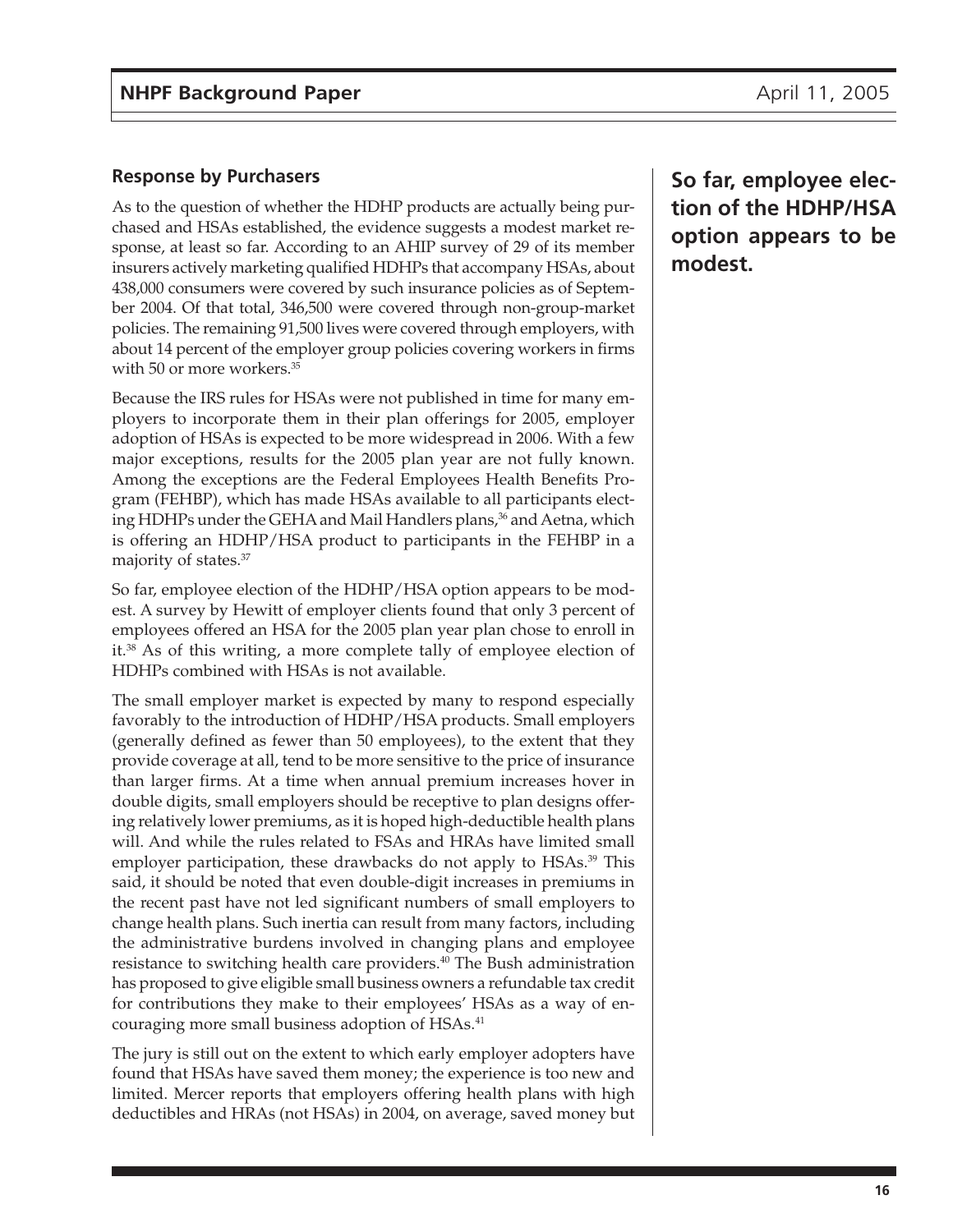so too did PPO plans with high deductibles that were not combined with personal accounts.42 Humana, Aetna, and Definity Health have released data indicating that HRAs are associated with reduced costs, but the findings are not definitive. Adjustments were not made to reflect benefit cutbacks or shifts of employees between options from one year to the next. Moreover, one or two years of experience are not sufficient to determine whether savings are sustainable; a plan's claims experience tends to deteriorate over time. Additionally, enrollees in high-deductible plans may have been foregoing important medical services, which could lead to higher-cost interactions with medical providers in the future.<sup>43</sup> Proponents would argue, however, that HRAs are not HSAs. In their view, HSAs include more incentives to produce cost savings. Their ability to produce savings for employers is discussed below in the section on implementation and policy issues.

## **Looking Ahead**

As an indicator of potential employer interest in HSAs, one can look at the many national surveys of employer attitudes toward HSAs and HDHPs. These show varying results, ranging from minimal to substantial interest.<sup>44</sup> Somewhere between 6 percent and 26 percent of all employers are at least giving serious thought to offering HDHPs within the next two years.45 A higher percentage report being somewhat likely to do so. A Mercer Human Resources April 2004 survey found that very large employers (20,000 or more employees) and very small employers (10 through 49 employees) will be the first to offer them: 81 percent and 78 percent, respectively, are very or somewhat likely to do so by 2006. The extent to which these employers intend to contribute to HSAs for their employees is harder to discern. Mercer found that nearly 40 percent of employers did not plan to make any contribution to the HSA. About a fourth (24 percent) said they would contribute \$500, 17 percent said they would contribute \$1,000, and 5 percent said they would contribute \$1,500. Only 6 percent would contribute the maximum permitted (in 2004) of \$2,600. For 77 percent of employers, their HSA contribution amount was lower than the deductible amount they selected; for 13 percent, it was the same; and for 10 percent, it was higher (despite the fact that the contribution is limited to the lesser of the plan deductible or an amount set by Treasury each year).46

Representative national surveys of employee attitudes toward HDHPs and HSAs are not yet available, and the results of public opinion surveys are somewhat mixed. A national survey of public attitudes towards health care after the 2004 presidential election found little enthusiasm for HSAs. In general, respondents said that they would get less care with them, although enthusiasm was higher among the youngest respondents.<sup>47</sup> Another survey found that although most people were unaware of the new law relating to HSAs, enthusiasm for personal health accounts was high, again especially on the part of younger respondents.<sup>48</sup>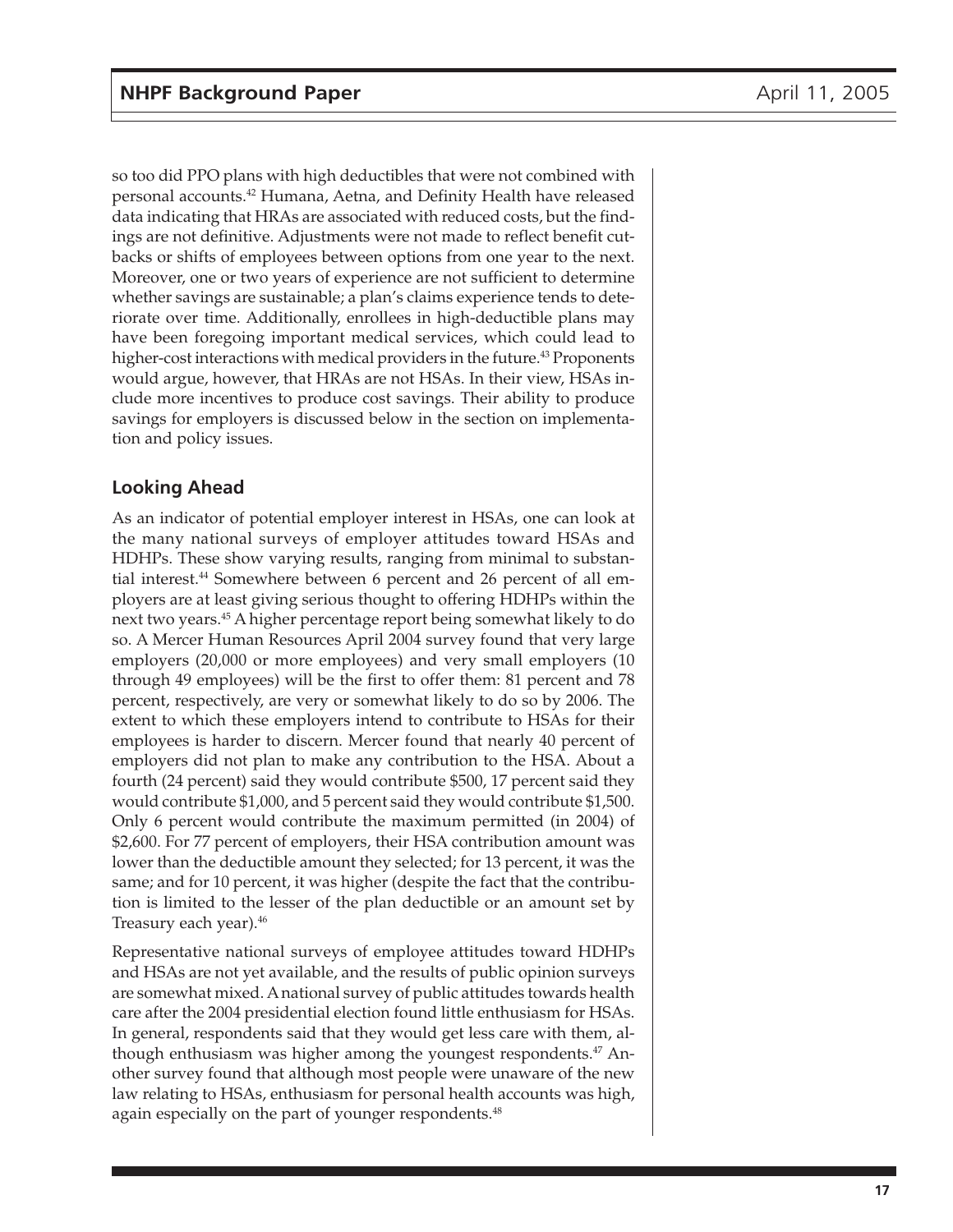A more comprehensive look at consumer attitudes about the nation's health care system indicates that high-deductible plan designs are not favored by a majority of Americans and that many are worried that such plans could adversely affect their health. The addition of personal health accounts, however, helps to increase their appeal. The Employee Benefit Research Institute (EBRI) 2004 survey of consumer confidence in the health care system found that while more Americans than previously surveyed were dissatisfied with the costs of health care, many "are not eager to switch to a system that assigns them more responsibility for their health care costs." 49 Almost two-thirds of respondents said that it would make no difference in their use of health care services if they knew their full price, not just what they pay. More than a quarter of survey respondents believed that health care would deteriorate if they paid for more of their health care costs directly instead of through an insurance company.

Results of the EBRI survey also suggest that a majority of consumers do not actively seek the added decision-making responsibilities associated with consumer-directed health plans. Two-thirds of respondents said they simply follow whatever counsel they receive from medical professionals rather than researching medical implications further. But when respondents were asked explicitly about their interest in high-deductible plans combined with savings accounts, public opinion was more favorable. A majority of respondents (including insured and uninsured persons) indicated being somewhat, very, or extremely interested in high-deductible plans, with interest increasing if such plans were combined with portable savings accounts and with employer contributions. Interest was generally about the same or even higher on the part of uninsured respondents. Survey respondents in excellent or very good health were more likely than those in poorer health to indicate interest in these plans.<sup>50</sup>

## **IMPLEMENTATION AND POLICY ISSUES RELATED TO HSAs**

Opinions about HSAs within the health policy community are polarized and intensely held. Proponents believe that because these products require consumers to take more responsibility for paying for their health care than conventional insurance products, they will help stem the rise in health care costs. Since consumers will think twice before spending their own money, either out-of-pocket or from their HSAs, proponents maintain, they will have an incentive to choose generic drugs, seek out lower cost health care providers or even negotiate directly with their physicians and other providers over the price of the service, and demand more quality and price information from providers. This consumer involvement will encourage providers to compete on the basis of price, drive down overutilization, and reduce the amount of unnecessary services that are provided. They also argue that the availability of the high-deductible health plans and their lower premiums will encourage more employers and individuals to purchase and retain health insurance, thus improving health insurance coverage rates.

**Opinions about HSAs within the health policy community are polarized and intensely held.**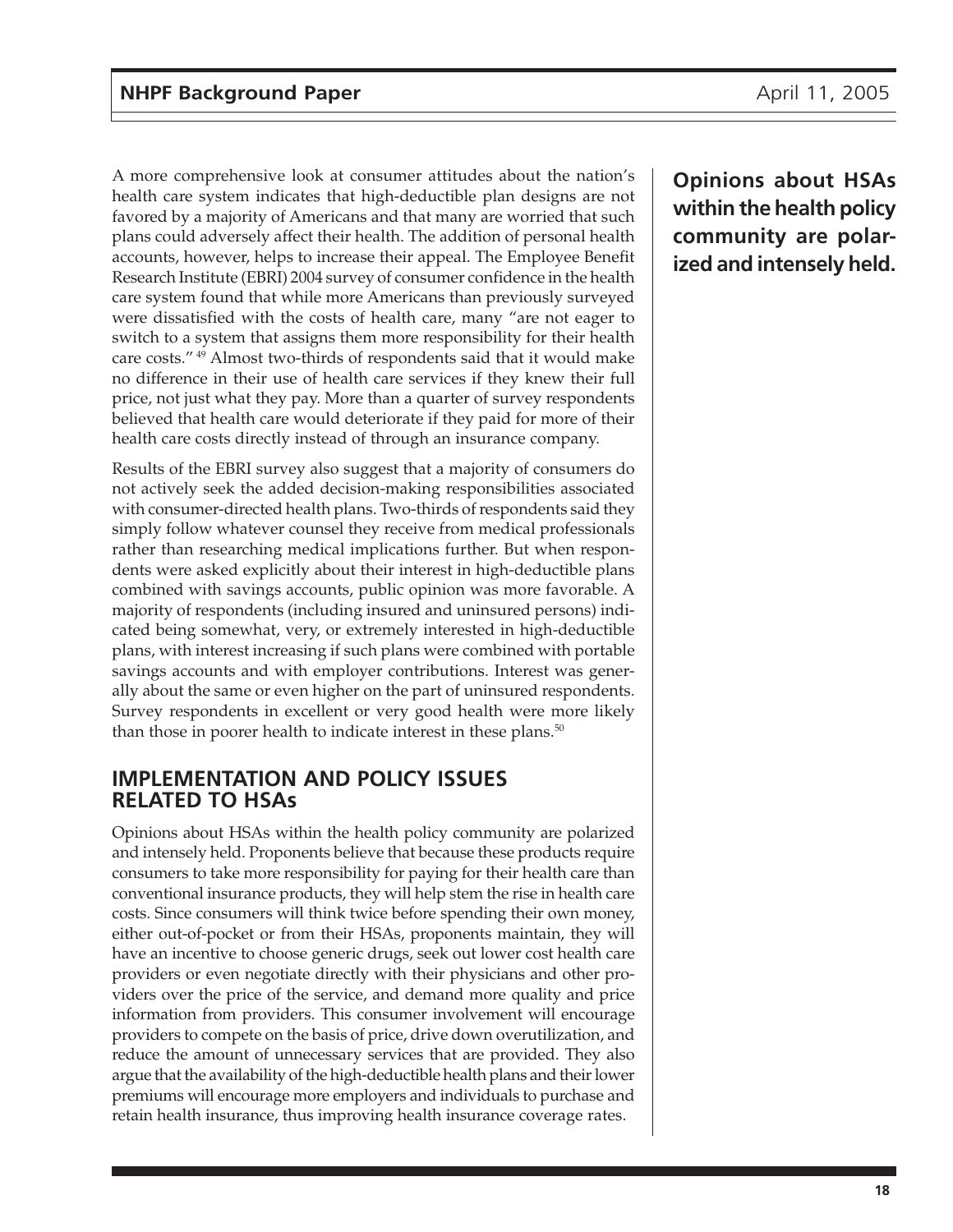Opponents of HSAs view them more as a blunt instrument than a wellplaced scalpel in reducing medical services—and one that will further fragment the health insurance risk pool. In their view, to the extent that these products actually discourage consumer demand for medical services, they discourage appropriate as well as inappropriate care. When people are sick, opponents argue, they typically do not have the time, energy, or inclination to shop for a physician or hospital based on price, even if such price information were to become more widely available. The prudent and empowered *consumer* envisioned by HSA proponents is, in the opponent's view, an inherently disadvantaged *patient* who cannot be expected to enter into medical care transactions in the same way as they would the purchase of an automobile. They are also skeptical that consumers of HSAs will have much negotiating clout. Unless there are large numbers of people with HSAs and providers are required to make their prices public, consumers are likely to remain as "price takers" and not "price negotiators" when it comes to medical services.<sup>51</sup> Perhaps of greater concern to many opponents of HSAs, however, is the accounts' potential to attract younger and healthier individuals, leaving more conventional insurance plans with an increasingly sick and expensive pool of risks. Should this occur, the result could be greater numbers of under- and uninsured.

Whether HSAs succeed in helping to tame rising health care costs or merely rearrange who bears these costs remains to be seen. The evidence remains incomplete and too preliminary to draw conclusions. A number of issues and concerns that relate to this type of health insurance product, both in terms of these products as a form of health insurance for individuals and in terms of their possible effects on the entire health insurance system in the United States remain to be answered.

## **HSAs and Health Care Costs**

Can HDHPs combined with HSAs produce significant reductions in health care spending? While HDHPs may reduce a small fraction of spending by the vast majority of people with health insurance who never reach the deductible, they seem unlikely to reduce the overall level of expenditures very much. This is because, in any pool of insured individuals, the vast majority of health expenditures are, in fact, incurred by a small fraction of people. For example, among the adult population with employmentbased health benefits, the average individual total spending on health care was \$2,454 in 2001. About one-quarter of the population incurred expenses above the average, but this group accounted for 80 percent of total spending.<sup>52</sup> It is doubtful that health care costs would moderate much if the 25 percent of the population accounting for most of the spending all had high-deductible health plans and HSAs.<sup>53</sup>

While the rules governing HDHPs do not preclude the use of utilization management tools (for example, the HDHP can offer a network of preferred providers, require preauthorization for certain services, and encourage less costly alternatives), the plan still must pay 100 percent for all

#### **ADVANTAGES OF HSAs**

- Provide financial incentives to:
	- Be prudent in seeking care.
	- Negotiate prices with providers.
	- Stay healthy.
- Give consumers greater choice in types and quality of care.
- As a result of lower-cost highdeductible plans, allow coverage of more people.
- Ensure portability.
- Have tax-free savings potential.

#### **CONCERNS ABOUT HSAs**

- Contain financial incentives to delay needed care.
- Shift costs to sicker individuals.
- Lack incentives for prudence once catastrophic limit is reached (100% coverage after limit is reached).
- If inadequately funded, may result in more provider bad debt.
- Segment insurance risk, possibly increasing the number of uninsured.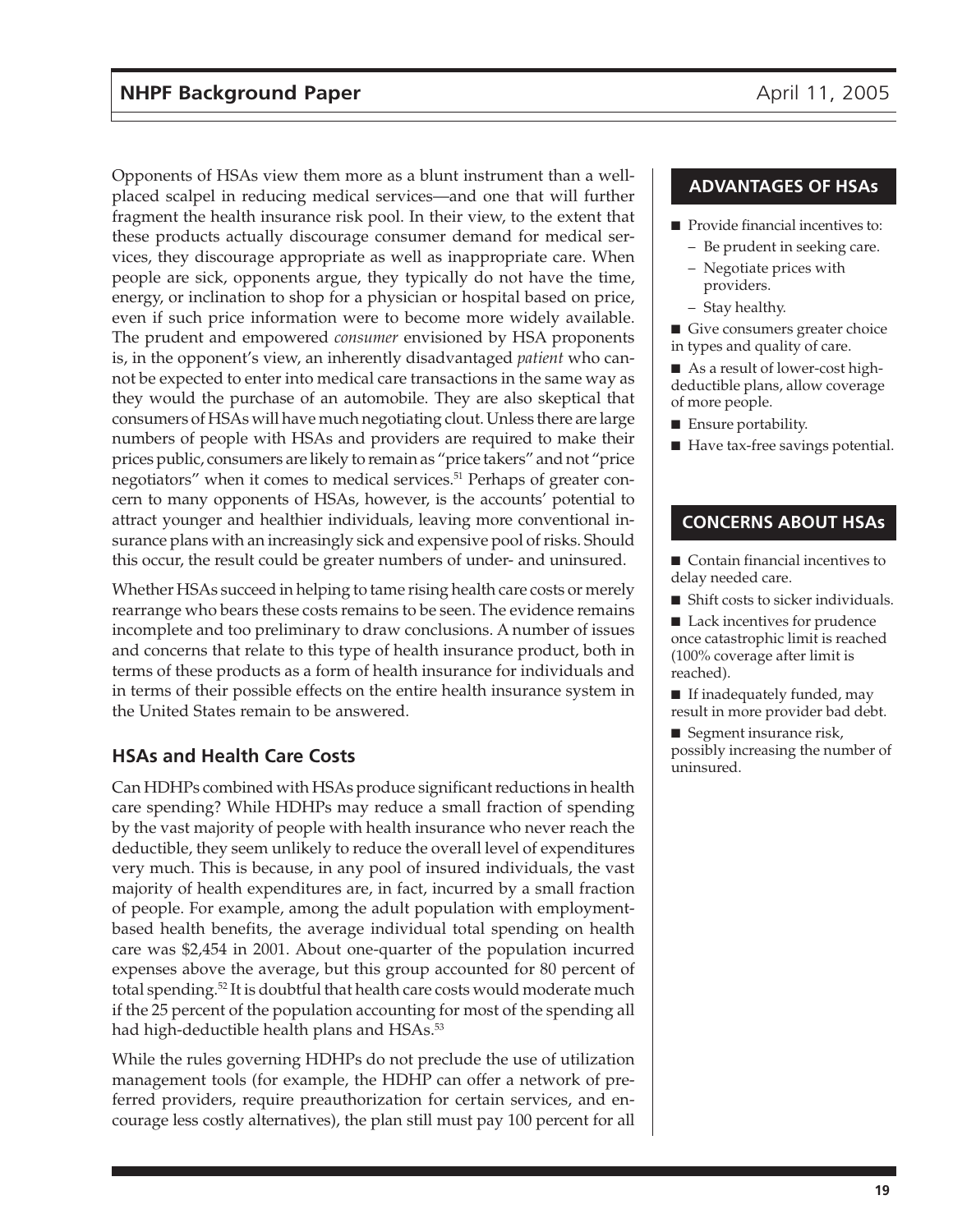items and services covered by the plan once the annual out-of-pocket limit is reached. Therefore, at that level, there is no longer a financial incentive for the consumer to be prudent and, in fact, the reverse incentive exists to consume as much as possible before the next year's deductible takes effect. Of course, this rule could be changed to permit more cost-sharing after the enrollee exceeds the deductible, but that is also true for more traditional benefit designs. The extent to which such increased cost-sharing results in inadequate insurance, especially for lower-income enrollees, then becomes an issue.

This leads to a related question: If HSAs are unlikely to reduce much health care utilization, especially utilization above the deductible, will they encourage more prudent purchase and effective use of health care services? While patient cost-sharing provides an incentive for individuals to be prudent in their use of health services, it may also discourage them from seeking services for prevention and early detection of disease.<sup>54</sup> For this reason, the law allows (but does not require) HDHPs to exclude preventive services from application of the deductible. However, the problem of providing a disincentive for seeking services and obtaining early diagnosis and treatment of conditions remains, which could result in the need for more expensive interventions and perhaps poorer health outcomes.

This possibility is one reason that enrollees, especially those with more modest resources, need to build a balance of funds in their HSAs. Fundamental to the theory behind HSAs as a form of health insurance is the tax-free status of the HSA, which provides individuals with the same tax advantages that they would have if they had comprehensive employer-sponsored coverage with little in out-of-pocket liability. The individual is protected from medical expenses through the combination of the HDHP and money in the HSA. Under a number of circumstances, however, it is possible that individuals with HSAs would not have much money accumulated in their accounts and would remain exposed to liability for the amount of the high deductible. This may not be a serious problem for those with high incomes but could be very significant for lower- and middle-income individuals and families.

Individuals or families that already experience high medical costs are likely to expend the funds in their HSAs every year and never have an opportunity to build up any account balances. Another factor that may discourage accumulation of HSA funds is that HSA funds may be used for a broad array of medical items and services, much broader than the benefits that are generally included under typical health insurance plans, including HDHPs. For example, vision and dental services are often not covered or are covered separately from general medical insurance (such as an HDHP). An individual with an HSA will have the advantage of using HSA funds to pay for expensive services such as orthodontia or lasik surgery that are typically not covered under general health insurance policies, much in the same way funds in FSAs are used. An individual or family may use up an HSA balance on these types of discretionary expenditures each year. And

**Individuals or families that already experience high medical costs are likely to expend the funds in their HSAs every year.**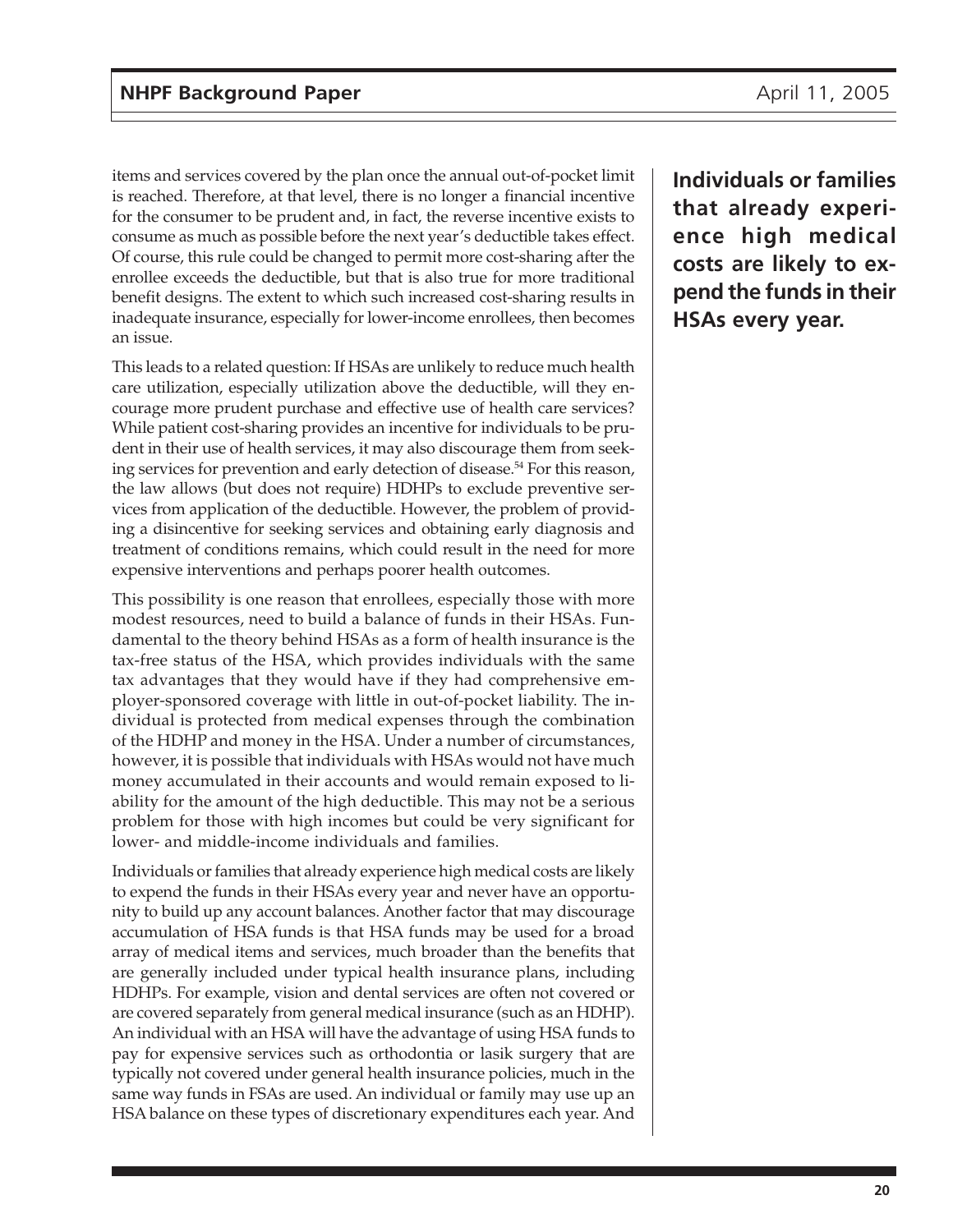if their HDHP does not include coverage of such discretionary services, their expenditures on these services do not qualify as out-of-pocket expenses for purposes of their HDHP catastrophic limit, and they remain financially exposed for the HDHP deductible costs of a medical situation requiring expensive inpatient and/or outpatient treatments. Some large employers have addressed this issue by offering an FSA along with an HSA. The FSA may be used to pay for health care items and services that are not benefits covered by the HDHP, thus allowing the HSA funds to accumulate and remain available to cover the HDHP deductible expenses.

Another issue relates to the rules for contributing to an HSA. An individual may purchase an HDHP and open an HSA account. However, the law allows HSA contributions to be made up to the tax filing date for the year. Thus, individuals may delay or avoid making deposits into their HSAs, figuring that if they become ill during the year they will be able to deposit funds and access them on a tax-free basis. In such cases, funds will not accumulate in the HSAs to protect the individuals from significant medical expenses in the future.

For individuals who remain relatively healthy and manage to accumulate funds in their HSAs, such accounts could be an important part of planning and saving for later-life health needs such as long-term care. However, for the under-65 population, the tax consequences and penalties on unqualified distributions are not severe. Some may be willing to incur the income tax and 10 percent penalty on the funds to use them for nonmedical purposes.<sup>55</sup> And even those over age 65, who might be viewed as more likely to want to accumulate savings for future health care expenses, may be tempted to use their HSA balances for nonmedical purposes because the withdrawal penalty is waived and, even though amounts used for nonqualified purposes are subject to taxation as income, retired individuals usually have a lower marginal income tax rate.

HSAs may be, in fact, most attractive to high-income people and those with low expected health expenses. The benefits of tax exemption are highest for those in the highest marginal tax brackets and are of little value to those who have minimal tax liability. Those with higher incomes are also more likely to be able to afford to pay out-of-pocket those expenses incurred below a high deductible. As shown in Figure 1 (see following page), a family with two children and an income of \$60,000 making an annual HSA contribution of \$2,000 would save \$300 in federal taxes, whereas a family with \$120,000 in income, making the same HSA contribution, would save twice as much. The difference in tax savings would be somewhat less for taxpayers filing as individuals in these same income categories and making a \$1,000 annual HSA contribution. It should be noted that if contributions to an HSA are made by an employer, however, all workers in all income ranges reap the advantage of having the contribution exempt from payroll taxes.

**For individuals who remain relatively healthy and manage to accumulate funds in their HSAs, such accounts could be an important part of planning and saving for later-life health needs.**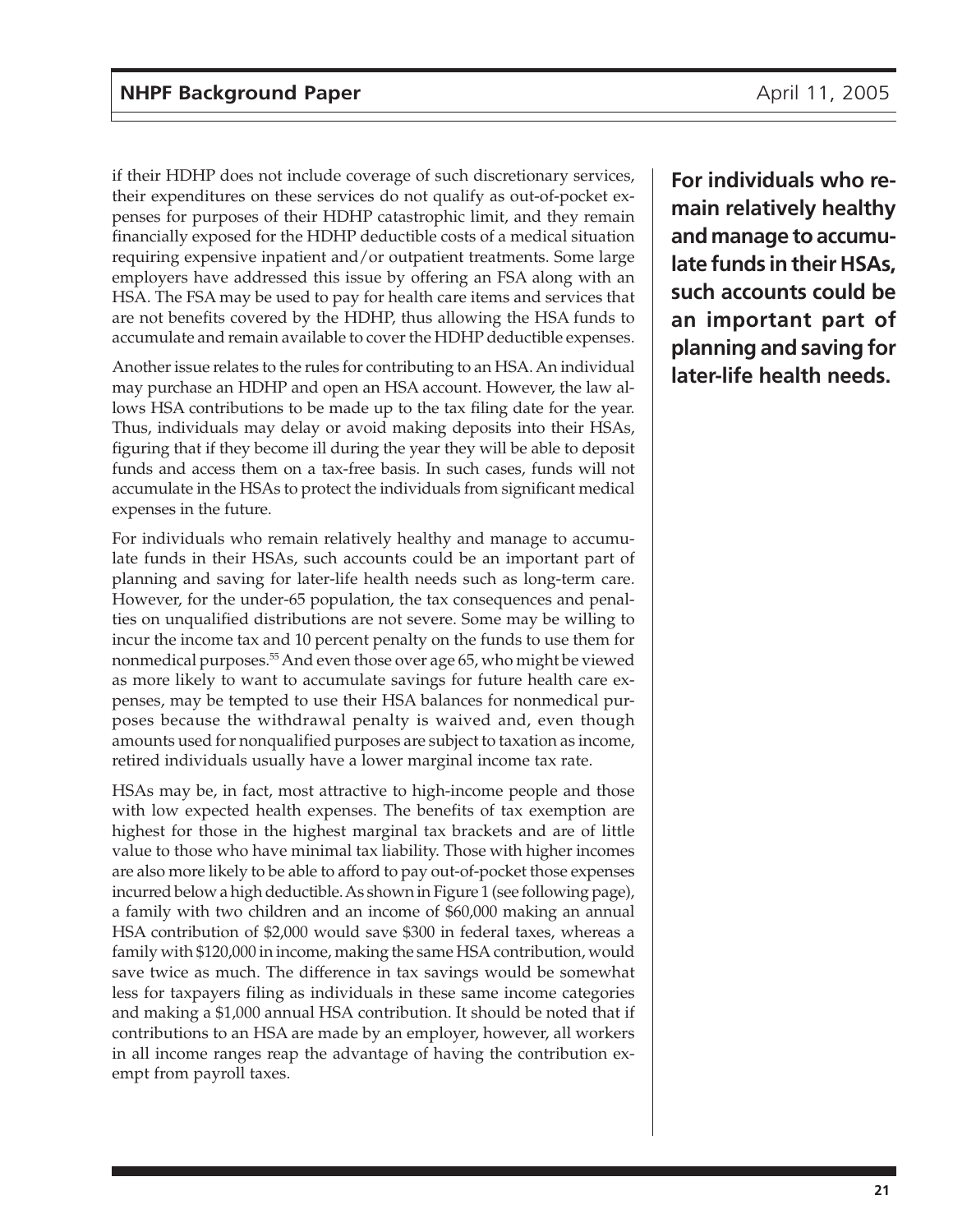

#### **Provider Reimbursement**

Another issue for individuals with HSAs concerns the prices charged by providers for services. Proponents of HSAs believe that HSAs may help control health care spending because patients who are "spending their own money" will be more prudent about seeking health care and will be more conscious of prices for services. This will lead to bargaining with providers or encouraging providers to compete for patients by lowering their rates. While there is some skepticism about the ability of individuals to bargain effectively with providers, at the very least, proponents argue, the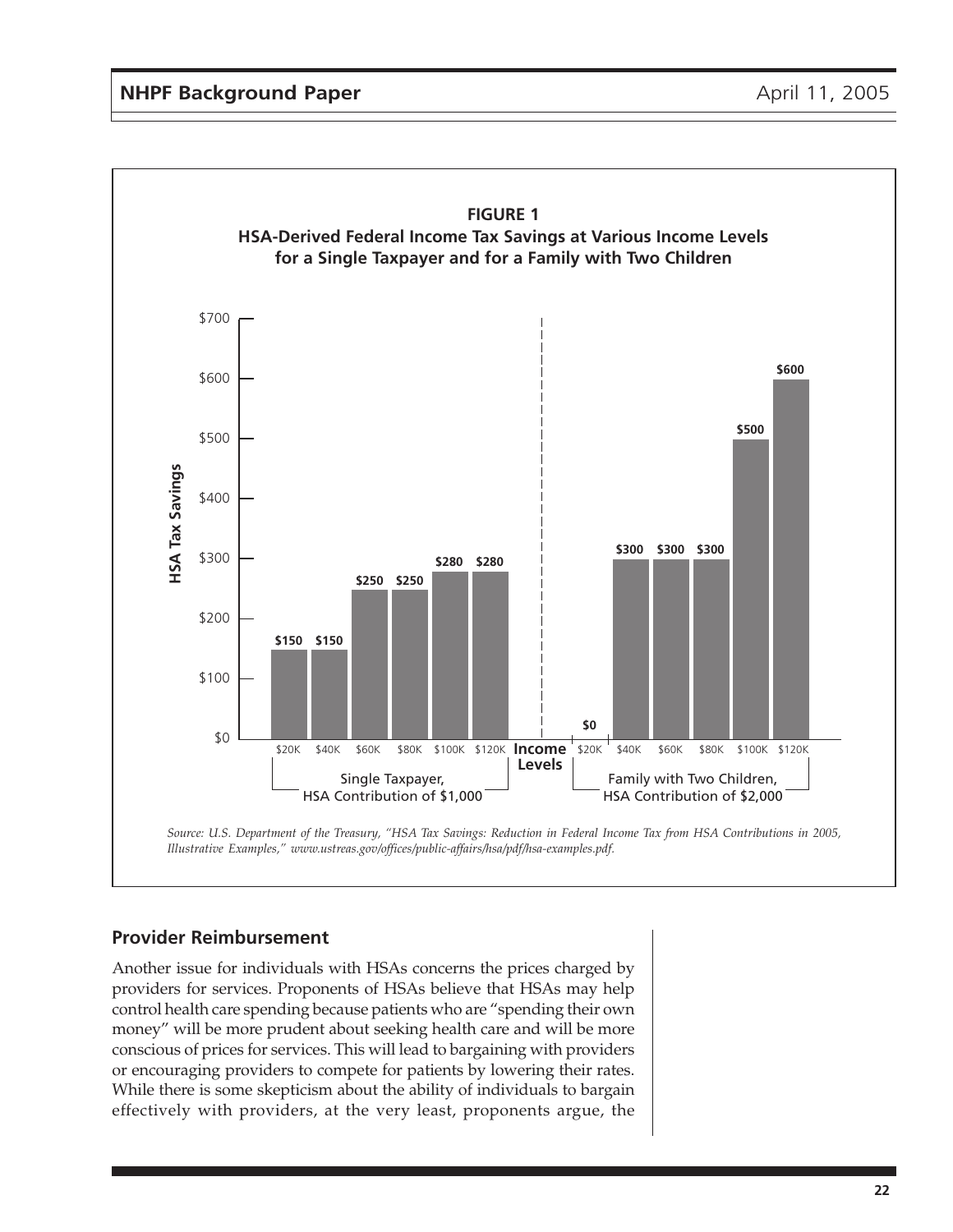combination of HSAs and more informed and prudent purchasers will result in greater price transparency and competitive pressure to lower prices.

In cases in which an individual purchases an HDHP that has an associated network, such as a PPO or an HMO, the plan will have negotiated provider payment rates with network providers. In these cases, individuals will get the negotiated price unless they choose to use non-network providers.

It is when obtaining services from providers who do not have negotiated rates with the HDHPs that problems may arise. These are issues that are applicable not only to HSAs but also to any non-network type of health insurance. Non-network providers are free to charge whatever they wish for their services. In these cases, most HDHPs will base reimbursement on "usual, reasonable, and customary" (URC) amounts charged by network providers. Amounts that exceed those on which the plan bases its reimbursement remain the responsibility of the individual and may be paid from HSA account balances. These additional amounts paid out-ofpocket by the enrollee will not be counted toward either the HDHP deductible or the annual out-of-pocket limit and, once the catastrophic out-of-pocket limit is reached, the amount covered by insurance will again be the URC amount, not amounts in excess of that.

For example, an individual has surgery and is charged \$5,000 by the doctor. The URC for the service is only \$4,000. In this case the enrollee is liable to pay \$5,000, but the plan will count only \$4,000 towards the outof-pocket limit for the year. If the individual has reached the out-of-pocket threshold, the plan will pay \$4,000 and the individual will be liable for the remaining \$1,000.

The paperwork involved in trying to sort out the correct applicable charges (that is, whether there have been negotiated rates that are lower than the provider's "retail" rates) can be confusing and time-consuming.56 In some cases, individuals may pay more than they are liable for because they are not aware that lower rates have been negotiated by their plan. These problems may be overcome if the patient sends all medical bills to his or her insurance company to have it determine the amount of patient liability and waits to make payment until notified of the amount.

A development that attempts to address many of these HSA issues is the use of debit cards that some institutions are providing with HSAs. The cards may be administered in-house or in partnership with a financial institution. In addition to the convenience of using the HSA-supplied debit card to pay medical expenses, the HSA holder is provided an accounting of the expenses without having to keep numerous receipts. An issue that arises, however, is making sure that the debit card purchases are all qualified medical expenses. For example, what if an individual purchases a prescription at a drug store along with other items that are not qualified medical expenses? The debit card statement would not provide an itemized list of the purchase; therefore, it would be up to the individual to maintain documentation of the items. And, if HSA funds were used to purchase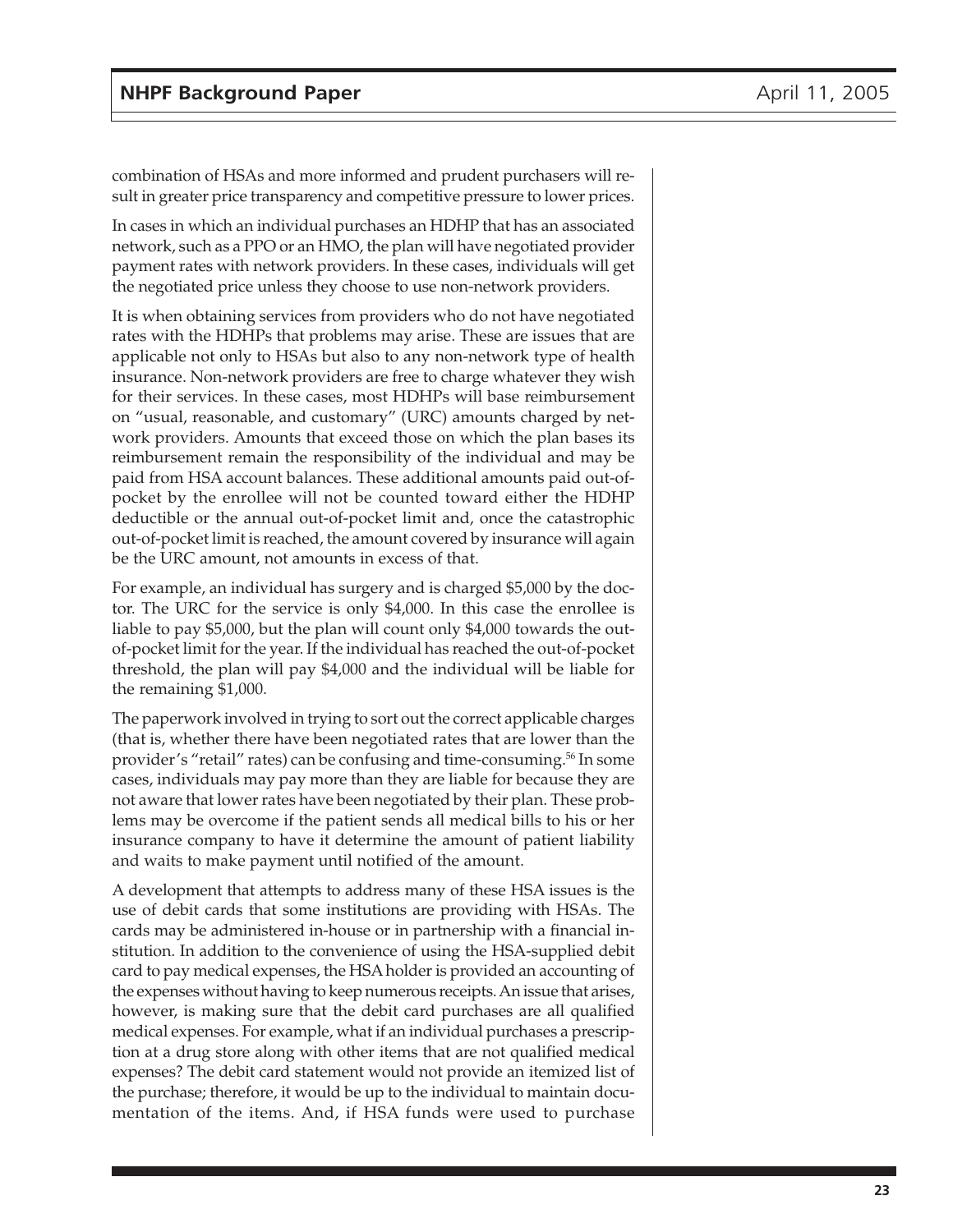nonqualified items, he or she could be subject to taxation and penalties on the amounts involved for the nonqualified purchases.

As the market for HSAs evolves, products are being developed to respond to some of these administrative issues. For example, Humana offers a Visa-branded debit card that also serves as the insurance identification card. The card provides access to the enrollee's benefits and eligibility information.<sup>57</sup> Other HSA sponsors are exploring similar approaches. Some cards will reject purchases that are not qualified HSA expenses, thus mitigating the documentation issue discussed above and providing employers with some assurance that HSA funds are being used as intended for health care expenses.

Still another approach that some insurers are using involves having enrollees authorize the insurance company to make deductions directly from their HSAs.58 While this approach may simplify administration, it also raises the obvious issues related to allowing another entity to have access to one's bank account.

## **Provider Bad Debt**

Some health care providers view HSAs with concern because of their perceived potential to increase bad debt or the cost of bad debt collections. For example, some in the hospital community worry that hospital charges below the insurance deductible are more likely to go unpaid, especially in the near term before HSA participants have had time to accumulate large HSA balances and in the case of the very high-deductible plans. Also, collections from individuals as opposed to insurers will be more labor intensive and thus more expensive, although this concern may eventually subside as health care debit cards that are issued to many enrollees of HDHPs become more prevalent.<sup>59</sup> The concern about bad debt resulting from HDHPs has even been flagged by some investment analysts who predict an erosion of hospital profits and a downturn in hospital stock prices as investors lose faith in their performance. $60$  High-deductible plans may also become a fertile ground for hospital lawsuits, increasing the already sizable amount of litigation over the adequacy of insurer reimbursements.<sup>61</sup>

Physicians and other medical professionals may be even more exposed to bad debt due to high-deductible health plans. Because their services typically cost much less than hospital services, more of their patients may be responsible to pay for services out-of-pocket because they have not yet reached their deductibles. If the HSAs are not adequately funded, there may be more default on payments. On the other hand, to the extent HSAs function as intended, especially if accompanied by a debit card, debt collection by professionals may be simplified and improved.

#### **HSAs and the Employer-Based System**

High-deductible health plans in combination with HSAs are being promoted by some on the basis that they expand provider choices for

**Some health care providers view HSAs with concern because of their perceived potential to increase bad debt or the cost of bad debt collections.**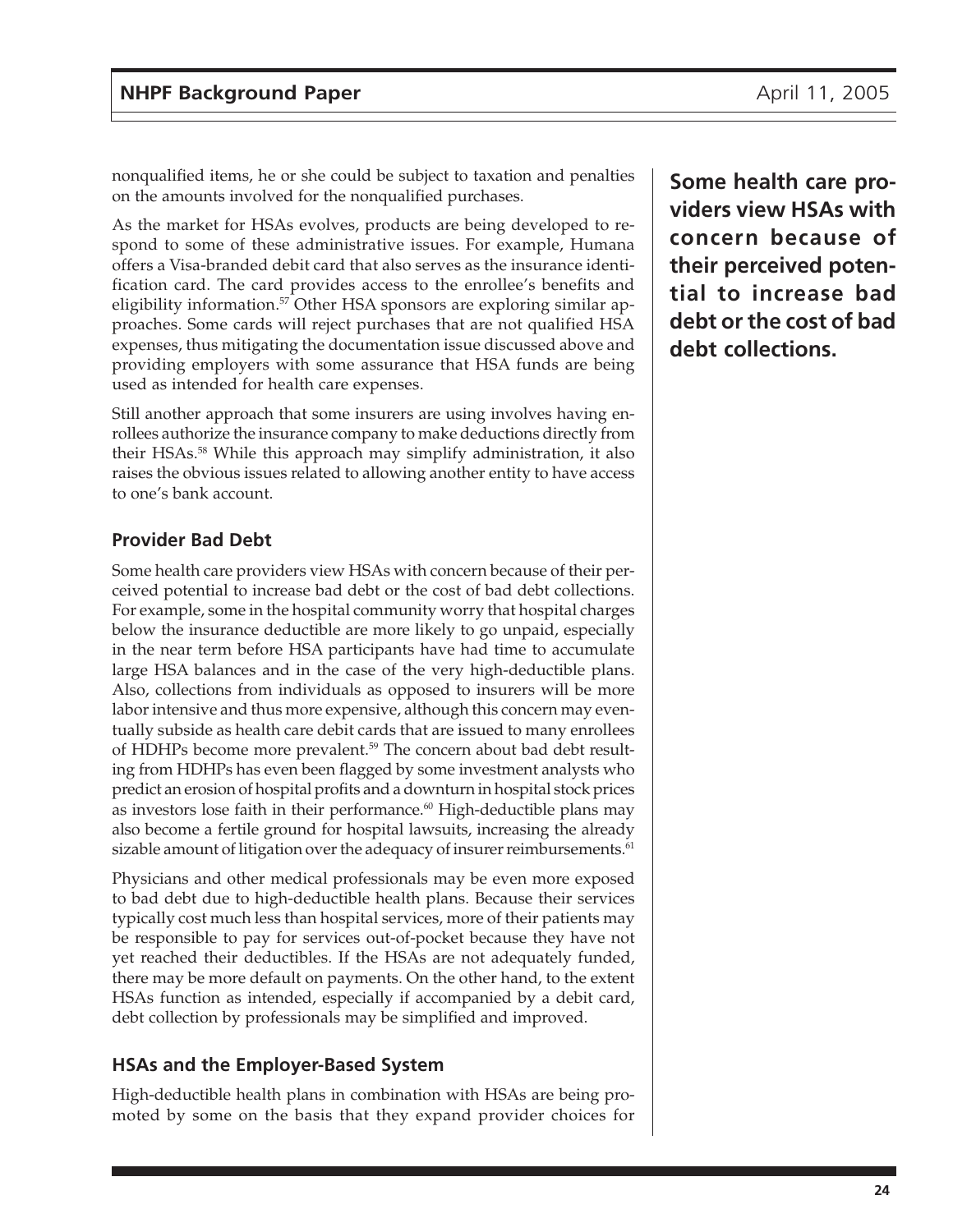individuals and give employees a wider choice of plan options. Another advantage, in the view of some, is that HSAs may be promoted by employers to their workers as a vehicle for helping them save for postretirement medical needs in the face of declining employer-sponsored coverage. But probably a more determinant factor in whether HSAs play an enduring role in the nation's health care system is whether they save purchasers, especially employers, money.

As noted above, employer interest in offering HDHPs is high, but less enthusiasm appears to exist on the part of employers for contributing to employees' HSAs.<sup>62</sup> This suggests the need for assessing HDHPs as distinct products from HSAs. Also, because of the different implications for risk selection, it is important to distinguish between situations in which an employer elects to offer an HDHP in addition to other, more traditional, plan options from those in which an employer elects to offer an HDHP as a replacement to those options. Finally, there is the more complex question of whether HDHPs offered in conjunction with an employer contribution to an employee's HSA can result in cost savings.

Anecdotal evidence from insurers offering HDHPs indicates that premiums for these plans are currently being offered at some savings ("up to 40 percent" for small employers, according to AHIP).<sup>63</sup> Whether such lower premiums anticipate favorable risk selection or whether first-year savings are sustainable over the long run remains to be seen. To build enrollment, insurers may offer HDHPs to first-time customers at an attractive premium. However, renewal premiums may be less attractive as insurers seek to bring premiums more in line with actual experience. And that will depend on which employees enroll in HDHPs.

In those cases in which an employer offers only one health insurance product to its employees, HDHPs may save the employer money, at least over the short run, and will not encourage segmentation of the employer's risk pool, because everyone is in the same pool. A single plan option is unusual in large firms but common for small employers, especially those with fewer than 25 employees.<sup>64</sup>

But even if segmentation is not a problem for the employer's own pool of insured individuals, critics of HDHPs worry that they will result in segmentation of the overall employer risk pool. If employers that migrate to HDHPs are largely those with the healthiest employees, more traditional insurance products will be left with the higher-risk groups, accelerating rate increases in the cost of traditional plan coverage.<sup> $65$ </sup> This is especially of concern in the small-group market, where firms considered above average risk already face a difficult time finding affordable coverage. As discussed below, it is too early to tell whether such risk segmentation is occurring.

In the large employer market, most employers offer their workers a choice among several plan options, usually ranging from less to more tightly constrained provider networks.<sup>66</sup> In such a multiple-plan-option environment, the extent to which an HDHP saves the employer money will depend on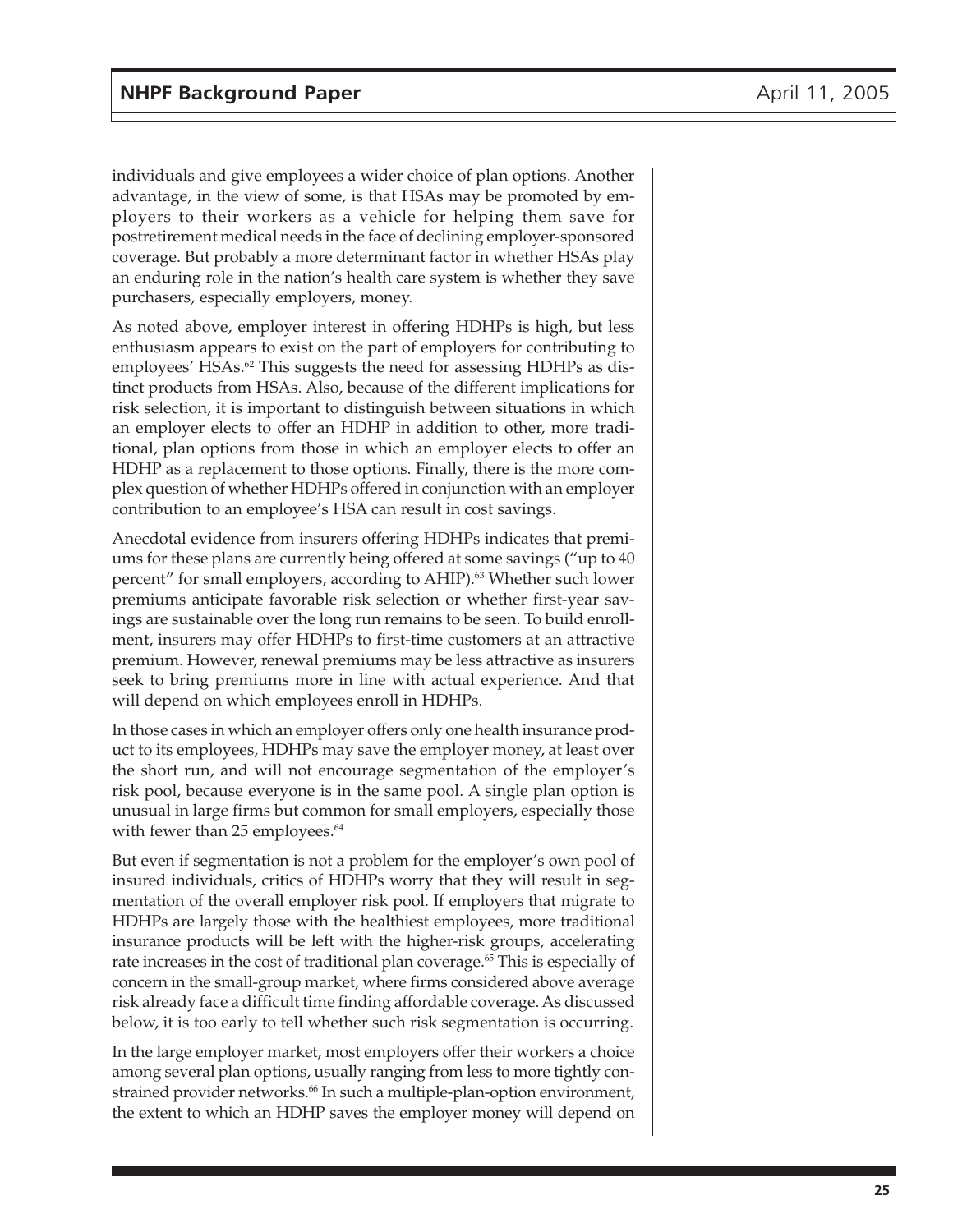how the employer contribution is set, what the mix of plan options offered is, and how employees sort themselves out among the different health plans. If the employer simply offers the HDHP as another plan option and does not change the amount contributed to the other options, the employer is unlikely to save money. Under a scenario in which the employer also contributes to workers' HSAs, an HDHP/HSA option could even cost the employer more.

Employer cost savings are more likely, however, if the employer sets its total contribution, including any HSA contribution, to the lowest plan amount, which may be the HDHP. Depending on how employees sort themselves among the plan options, employer costs may, therefore, remain the same or even decrease from what they otherwise might have been. Increased employer costs for the HSA for healthy employees can be offset by reduced contributions for sicker employees remaining in the traditional plans. However, traditional plans may experience steadily increasing claims costs if their pool of employees becomes increasingly composed of individuals with above-average risks. Such adverse selection could drive up premiums to the point that they will be unsustainable.<sup>67</sup> Adverse selection against the traditional plans could be especially bad if employees are allowed to change health plans each year. In such cases, individuals enrolled in the HDHP could build up HSA balances, switch to a traditional plan in a year in which they anticipate significant medical expenses, and switch back to the HDHP in years when they anticipate few expenses.<sup>68</sup>

Those concerned about adverse selection in a multiple-plan-option environment assume that high-deductible plans are most appealing to younger, healthier employees, with or without HSAs. This view is consistent with some survey data.<sup>69</sup> Early evidence on high-deductible plans, albeit not those authorized under the MMA, is less conclusive.

On the one hand, consumer-directed health plans were found to attract relatively healthy employees in a study of Humana, Inc.'s early experience in offering such plans to its own employees. Although there did not appear to be a difference in the age profiles of employees choosing such plans and those of employees who chose the more traditional HMO and PPO options, those who chose the CDHP options were found to be healthier on the basis of claims costs and use of health services. They also made somewhat higher salaries.<sup>70</sup>

On the other hand, another set of studies found that the appeal of highdeductible health plans may be broader than just to younger and healthier individuals, thereby helping to reduce favorable selection. Stephen T. Parente and his colleagues analyzed the selection of a highdeductible plan in an employer setting in which employees could choose from a traditional HMO, a PPO, a tiered network product, and a highdeductible plan (a CDHP). They found that the high-deductible plan was not chosen disproportionately by the young and healthy but that it

**The appeal of highdeductible health plans may be broader than just to younger and healthier individuals, thereby helping to reduce favorable selection.**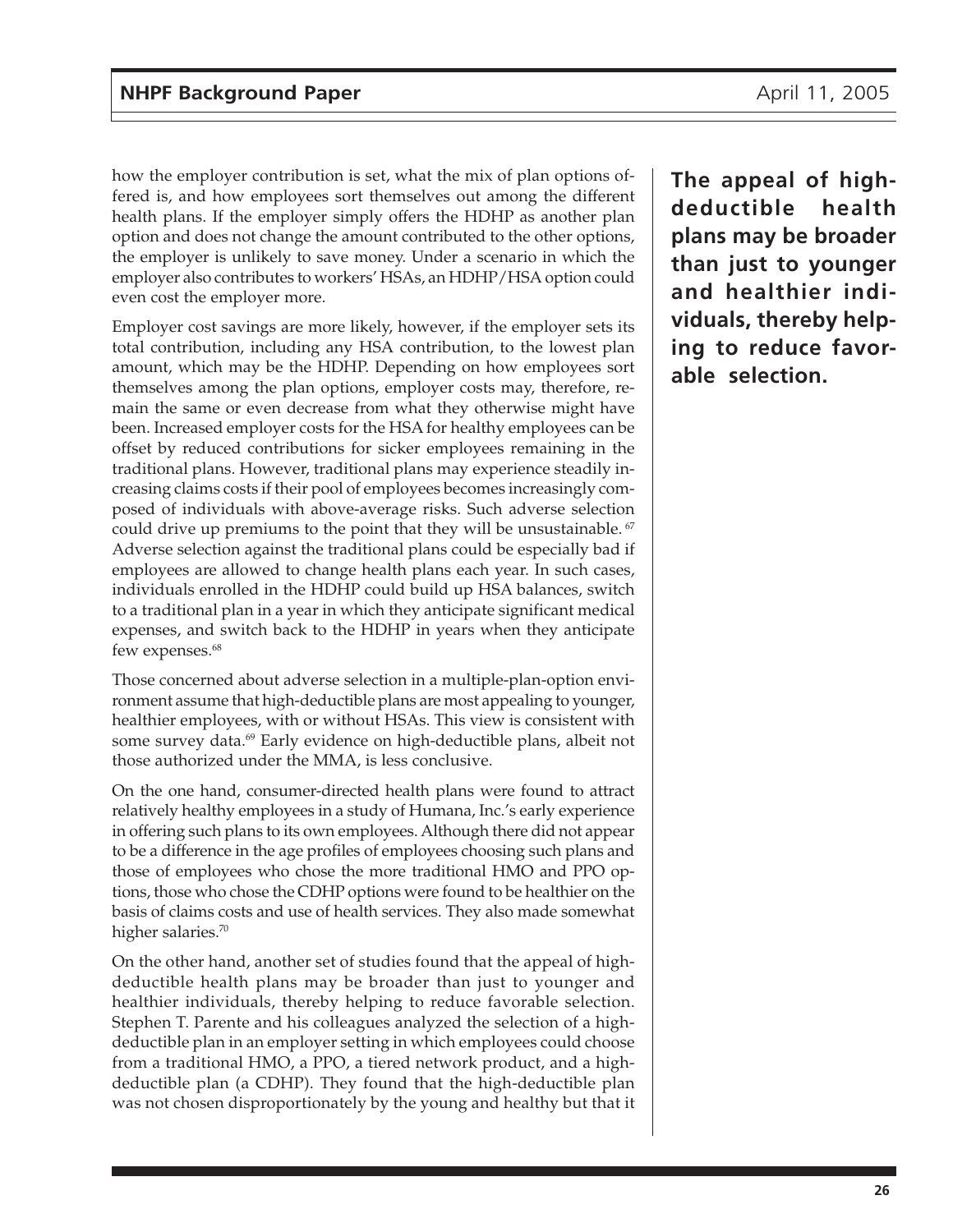did attract "wealthy" employees and those employees who found the broad availability of providers offered by that plan more appealing than the more restricted networks of the HMO and the PPO. The lower out-ofpocket premiums associated with the high-deductible plans was offered as the reason the less healthy selected such plans.71 Another study by the same researchers compared medical care costs and utilization in a CDHP to other health insurance plans offered by one large employer. After one year's experience with the CDHP, enrollees in the CDHP had lower total expenditures than the enrollees in the other plans because of lower costs for physician visits and pharmaceutical use. But they also had "higher utilization of resource-intensive hospital admissions."72

Again, both sets of studies predate the HSAs established by the MMA. Research to determine whether the HDHP/HSA plans in multiple- and single-plan-option environments are giving rise to adverse selection and fragmentation of employer risk pools has yet to be carried out.

Another issue is whether HDHPs combined with HSAs could encourage some employers to drop group coverage and cash out health benefits. This possibility is viewed by some HSA critics as especially likely should the law be changed, as proposed by the Bush administration, to make premiums associated with individually purchased HDHPs deductible from income tax. (Presently, premiums paid for individual coverage cannot be deducted unless they, in combination with other nonreimbursed medical expenses, exceed 7.5 percent of the taxpayer's adjusted gross income.) In their view, the resulting improved tax status of individual coverage could make such coverage more attractive to healthier and higher-income individuals. Small business owners, for example, would then have a more viable option for getting coverage from the individual market, reducing their incentive to continue providing group coverage for their employees in order to acquire it for themselves. And, even if only a few employees elected to opt out of a small-employer group, coverage might be jeopardized because the group might then fall below insurers' participation requirements.<sup>73</sup>

## **Effects on Health Insurance Coverage**

Analysts disagree on the effect that HSAs will have on the number of uninsured. Many proponents of HSAs argue that their introduction to the market place will result in reductions in the number of uninsured because lower-cost HDHP health insurance products will be more attractive to small employers and people purchasing insurance in the nongroup market. Early anecdotal evidence indicates that HSAs are attracting some purchasers who report no recent prior health insurance coverage, but no systematically collected, independent evidence is available yet.<sup>74</sup> Proponents also believe HSAs will enable many employers to continue to offer health benefits at a time when rising health care costs might otherwise convince many to drop coverage. In addition, HSAs can be drawn on to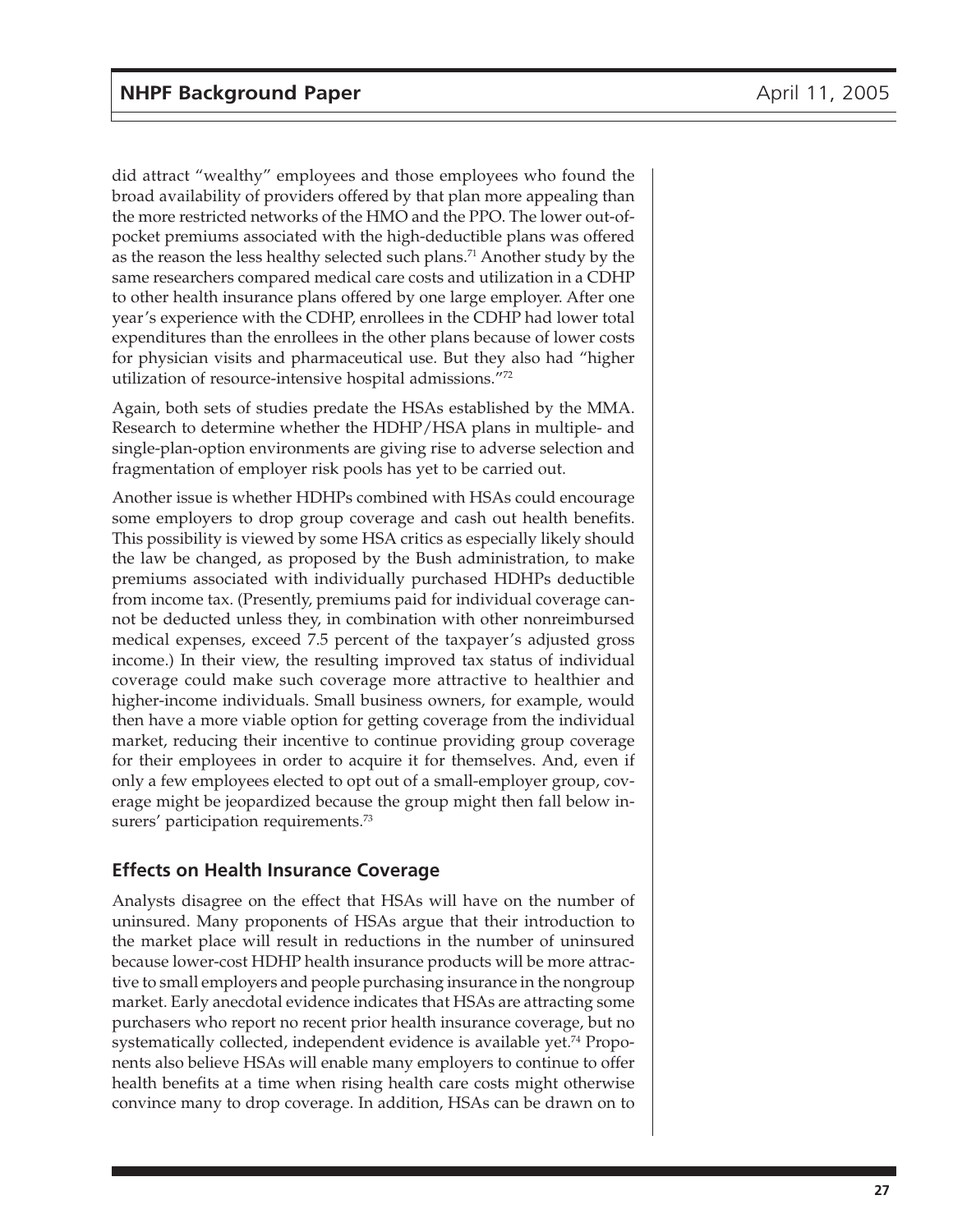pay for health insurance continuation coverage (for example, COBRA) helping to assure that more people retain group coverage when they experience a job loss or change in family status that would otherwise result in loss of insurance.

Other analysts, however, believe that the effect on the rate of uninsurance is likely to be modest at best, and at worst, could increase the number of uninsured. Most of the uninsured are linked to workers who are not offered insurance by their employers or who cannot afford to pay their share of the group premium. A smaller number of uninsured are unable to find affordable coverage in the nongroup market because of their age or health status. The majority of uninsured are in the lower tax brackets, for which the tax incentives of HSAs are modest at best. Thus, unless HDHPs/HSAs are offered at premiums sharply below the going rates for traditional insurance, they will not induce many of those currently uninsured to buy them. And, if they become a magnet for the healthier members of the community, they could drive up the costs of more traditional products, resulting in a higher rather than a lower number of uninsured.<sup>75</sup>

# **FINAL OBSERVATIONS**

HSAs are new and the issues are still evolving. Some of the problems and concerns that have arisen in the context of HDHPs and HSAs may be resolved through incremental changes in public policy or as the market adapts to the product. Unknowable at this juncture is whether HSAs are a flash in the pan, whether they will remain just one of a variety of health plan options available, or whether they will become a predominant form of health insurance coverage for those under age 65. The evidence to date on HSA market penetration is such that proponents can argue that the product is catching fire and opponents can claim that the consumer response is lukewarm at best. What is clear is that HSAs are likely to dominate the political agenda for some time to come, especially in the form of proposals to make them more attractive to the individual and smallemployer markets and as at least one form of health plan eligible for any new health insurance tax credit that may be enacted for the uninsured.

## **ENDNOTES**

1. In addition, the person cannot be covered by other health insurance, be enrolled in Medicare, or be claimed as a dependent on someone else's tax return.

2. Joseph P. Newhouse, "Consumer-Directed Health Plans and the RAND Health Insurance Experiment," *Health Affairs*, 23, no. 6 (November/December, 2004): 107–113. For more details on the RAND experiment, see W. G. Manning, J. P. Newhouse, N. Duan, E. B. Keeler, A. Leibowitz, and M. S. Marquis, "Health Insurance and the Demand for Medical Care: Evidence from a Randomized Experiment," *American Economic Review*, 77, no. 3 (June 1987); and K. N. Lohr, R. H. Brook, C. J. Kamberg, G. A. Goldberg, A. Leibowitz, J. Keesey, D.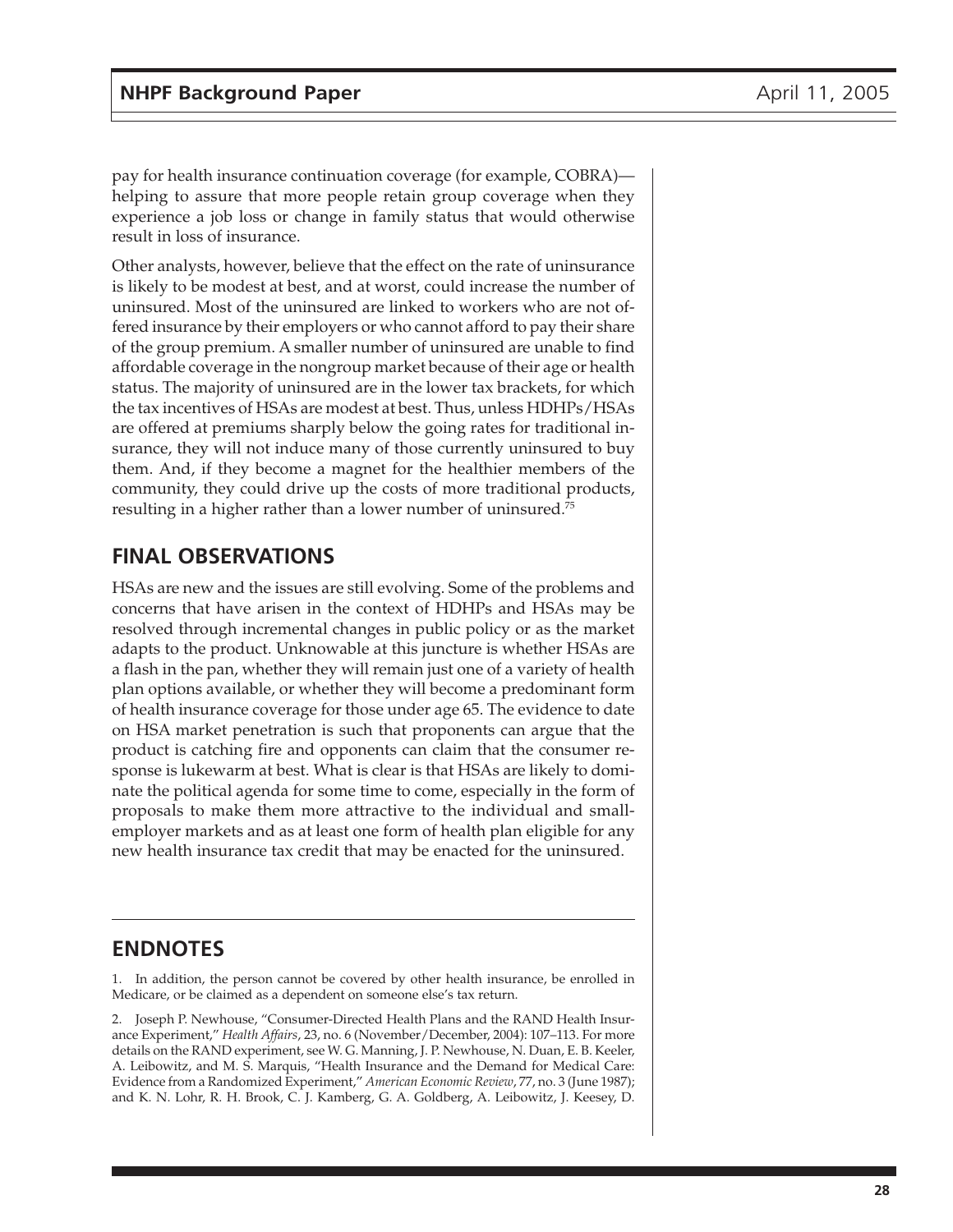Reboussin, and J. P. Newhouse, "Use of Medical Care in the Rand Health Insurance Experiment," *Medical Care*, 24, no. 9 (September 1986): S72-S87.

3. Joseph P. Newhouse, principal investigator for the RAND experiment, says that effective cost containment requires modern managed care tools to manage the cost per case coupled with high deductibles for nonpoor policyholders. Newhouse, "Consumer-Directed Health Plans," 107–113.

4. Peter J. Ferrara, "More than a Theory: Medical Savings Accounts at Work," Cato Policy Analysis no. 220, Cato Institute, Washington, DC, March 14, 1995; John C. Goodman and Gerald L. Musgrave, *Controlling Health Care Costs with Medical Savings Accounts*, Policy Report no. 168, National Center for Policy Analysis, Dallas, January 1992. On the role of Golden Rule Insurance Company, see Marilyn Weber Sarafini, "Going for the Gold," *National Journal*, 27, no. 13 (April 1, 1995): 804–808.

5. The actual number of MSAs that were established never came close to the statutory limit of 750,000 accounts, even when previously uninsured individuals—not countable towards the limit—were considered. As noted later, the total number of tax-qualified MSAs established since their inception is about 140,000. See U.S. Internal Revenue Service (IRS), "Archer MSAs," announcement 2002-90; accessed November 28, 2004, at www.irs.gov/ pub/irs-drop/a-02-90.pdf; and U.S. Department of the Treasury staff, personal communication with author, February 2005.

6. Under Public Law 105-33, a Medicare+Choice plan could be a medical savings account plan, defined as a plan that basically included Medicare benefits but only after the enrollee met a high annual deductible (\$6,000 in 1999) and an annual contribution to a Medicare+Choice medical savings account, which would have been made by the government.

7. For example, for the non-Medicare population, the high-deductible health plans that were required in conjunction with MSA contributions had to meet certain minimum deductibles that many viewed as too high. Moreover, because contributions to the accounts were limited to no more than 65 percent of the insurance deductible for self-only coverage and 75 percent of the deductible for family coverage, MSA policyholders were exposed to potentially significant out-of-pocket costs at least for the first year in which they were enrolled in the HDHP.

8. With passage of the Consolidated Appropriations Act of 2001 (P.L. 106-554), the MSAs authorized under HIPAA in 1996 were extended through 2002.

9. See §322 of P.L. 108-311, the Working Families Tax Relief Act of 2004, signed into law October 4, 2004.

10. U.S. Department of Treasury staff, personal communication with author, February 2005.

11. Health insurance premiums began a steady climb upward beginning in 1996 but reached double-digit growth between 2000 and 2001. Kaiser Family Foundation and Health Research and Educational Trust (Kaiser-HRET), *Employer Health Benefits: 2004 Annual Survey* (Menlo Park, CA: Kaiser Family Foundation, 2004); accessed November 28, 2004, at www.kff.org/insurance/7148/index.cfm.

12. Increasing health care costs have led employers to increase employee cost-sharing through a variety of strategies. See Veronica Goff, "Consumer Cost Sharing in Private Health Insurance: On the Threshold of Change," National Health Policy Forum, Issue Brief 798, May 14, 2004; accessed December 18, 2004, at www.nhpf.org/pdfs\_ib/ IB798\_CostSharing.pdf.

13. Different vendors referred to them by different names, including health savings accounts and personal health accounts.

14. Congress's Joint Committee on Taxation estimated that the HSSAs would cost about \$163 billion over ten years. U.S. Congress, Joint Committee on Taxation, "Estimated Revenue Effects of H.R. 2596," JCX-65-03, June 26, 2003; accessed November 28, 2004, at www.house.gov/jct/x-65-03.pdf. In addition to objecting to the high price tag for the HSSAs, opponents argued that they could weaken traditional employer-based coverage and shift a greater proportion of health care costs from firms to their employees. Edwin Park, Joel Friedman, and Andrew Lee, "Health Savings Security Accounts: A Costly Tax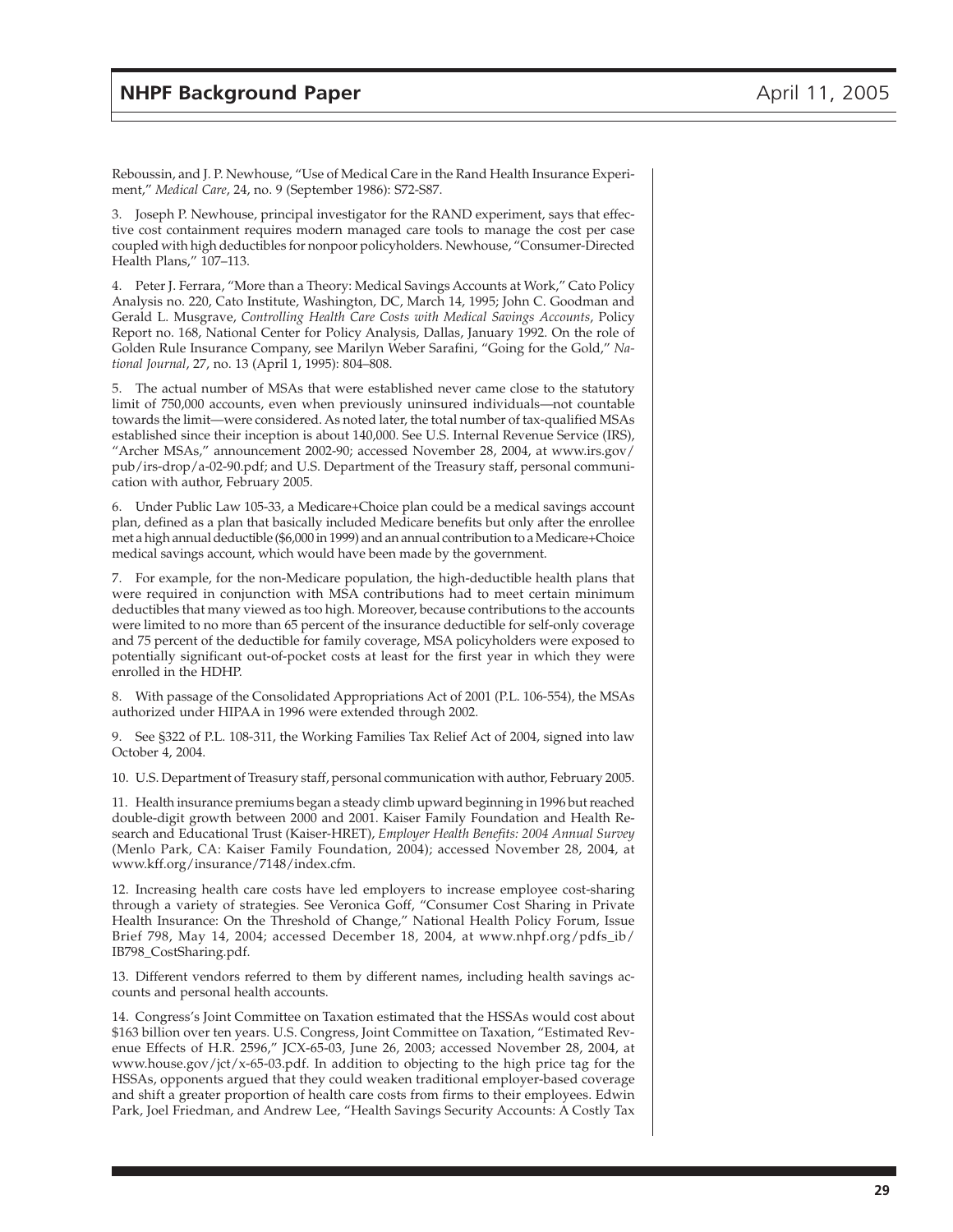Cut That Could Weaken Employer-Based Health Insurance," Center for Budget and Policy Priorities, Washington, DC, revised July 8, 2003; accessed November 29, 2004, at www.cbpp.org/6-25-03tax.pdf. Iris J. Lav and Andrew Lee, "New Health Savings Security Accounts Could Reduce State Revenues by up to \$30 Billion over the Next Ten Years," Center on Budget and Policy Priorities, Washington, DC, July 8, 2003; accessed November 29, 2004, at www.cbpp.org/7-8-03tax.htm.

15. IRS, "Notice 2004-2," December 22, 2003.

16. Individuals may have certain types of insurance and still qualify for an HSA. Types of insurance that are allowed include coverage for specific diseases; vision, dental, and longterm care coverage; and drug discount cards or employee assistance benefits that do not provide significant medical coverage. Veterans may qualify for an HSA if they have not received veterans' health benefits during the previous three months.

17. If the HDHP has an embedded deductible for one family member, the limit is the lower of the embedded deductible and the overall deductible for the policy.

18. The rules require that any income attributable to an excess contribution also be withdrawn from the account before the tax filing date for the year or it will be subject to the penalty. The same rules for computing net income for excess contributions to IRAs apply to HSAs (Treasury Regulation §1.408-11). The net income must be included in an individual's gross income.

19. Generally, section 213(d) of the Internal Revenue Code allows individuals who file itemized tax returns to claim a deduction for medical and dental expenses paid for care for themselves, their spouse, or dependents to the extent that they exceed 7.5 percent of adjusted gross income.

20. Under the Consolidated Omnibus Budget Reconciliation Act of 1986 (COBRA, P.L. 99- 272), employers with 20 or more employees are required to provide certain employees and their family members the option of purchasing continued health insurance coverage at group rates in the case of certain designated events. The major events include termination or reduction in hours of employment, death, divorce, eligibility for Medicare, or the end of a child's dependency under a parent's health insurance policy.

21. Because there was little time between enactment of the HSA law and implementation, the IRS delayed the effective date of some benefit requirements to January 1, 2006. This was done in order to allow health plans time to bring plan design into compliance with HDHP requirements and, in some cases, allow state legislatures time to revise state health insurance benefit laws that prohibit a high deductible from applying to certain benefits. See IRS, "Notice 2004-43," June 25, 2004.

22. IRS, "Notice 2004-23," March 30, 2004.

23. Elections must distinguish between amounts to be used for health and those used for child care.

24. IRS, "Revenue Ruling 2002-41," June 26, 2002.

25. IRS, "Revenue Ruling 2002-41"; IRS, "Notice 2002-45," June 26, 2002; and Bob Lyke, Chris Peterson, and Neela Ranade, *Health Savings Accounts*, RL372467, Congressional Research Service, Washington, DC, updated September 26, 2004.

26. Archer MSAs were extended in the Working Families Tax Relief Act of 2004 (P.L. 108-311).

27. For a discussion of state issues related to HSAs, see Mila Kofman, "Health Savings Accounts: Issues and Implementation Decisions for States," AcademyHealth, State Coverage Initiatives, Issue Brief, V, no. 3 (September 2004).

28. IRS, "Notice 2004-43," June 25, 2004.

29. Kofman, "Health Savings Accounts."

30. At the White House Economic Conference in December 2004, the administration indicated interest in encouraging Medicare HSAs. "HSAs: A New Market under Construction, Maybe in Medicare Too," *CQ Healthbeat*, December 17, 2004.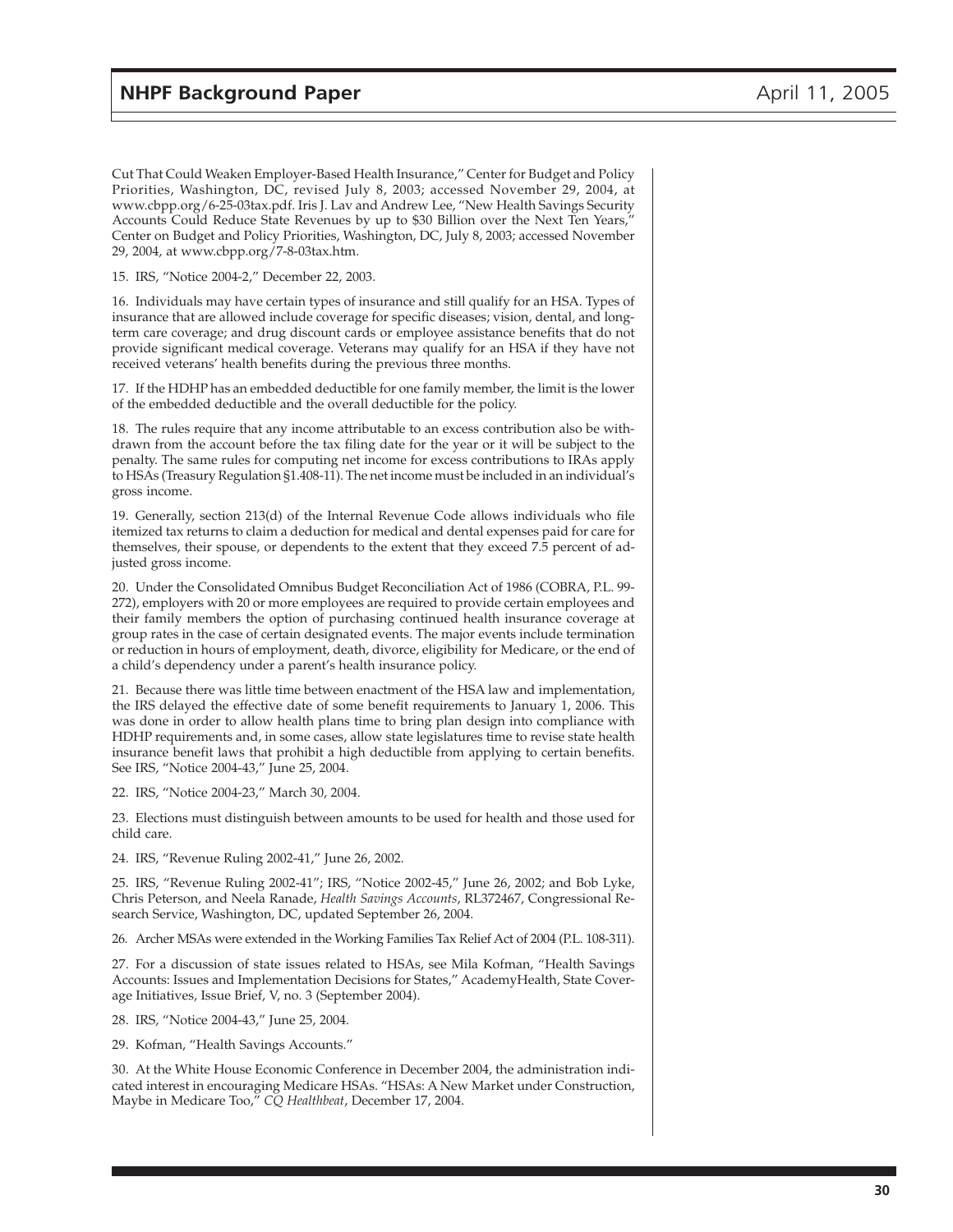31. A small measure of the growth of the HSA market may be reflected in the fact that as of September 7, 2004, the "HSA Insider" Web site (www.hsainsider.com) listed 66 insurance companies and 24 banks/trustees. See Lyke, Peterson and Ranade, *Health Savings Accounts,* 15.

32. "Nine in Ten Health Insurers Expect to Offer High-Deductible Products, Survey Finds," *BNA Health Care Daily Report*, 9, no. 206 (October 26, 2004). The survey found that HRAs were currently more prevalent than HSAs but noted that HSAs are "expected to overtake HSAs in prevalence.'

33. HMO plans have traditionally not imposed deductibles, in part to encourage enrollees to seek out primary care and preventive services. The new HSA products will be offered initially in Colorado, Georgia, and the Pacific Northwest. "New Kaiser Permanente Health Plans and Health Savings Accounts Offer Increased Access and Choice," press release, Kaiser Permanente, Oakland, CA, November 15, 2004; accessed December 2, 2004, at http://newsmedia.kaiserpermanente.org/kpweb/newsannouncements.do.

34. Christopher J. Gearon, "HSAs: Are they Really the Next Big Thing?" *Hospitals and Health Networks,* August 2004, 44–47.

35. Sarah Rubenstein, "Health Savings Accounts Offerings May Pick Up," *Wall Street Journal*, January 12, 2005; "AHIP Announces HSA Enrollment Numbers," *CQ Healthbeat*, January 12, 2005; and "Insurers Say HSAs Gaining Momentum; Others Cite Lack of Familiarity with Product," *BNA Health Care Daily Report*, 10, no. 9 (January 13, 2005).

36. Two nationwide plans available to all federal employees participating in the FEHBP.

37. U.S. Office of Personnel Management, "High-Deductible Health Plans (HDHP) with Health Savings Accounts (HSA)"; accessed December 2, 2004, at www.opm.gov/hsa/index.asp.

38. Hewitt, "More Employees Enroll in Consumer-Driven Plans for 2005," press release, February 9, 2005; accessed March 3, 2005, at http://was4.hewitt.com/hewitt/resource/ newsroom/pressrel/2005/02-09-05.htm. Hewitt administers benefits for "more than 18 million employees and their families."

39. For technical reasons, owners of small businesses cannot participate in FSAs and HRAs. Also, many small businesses are organized as partnerships, S corporations, Limited Liability Companies or sole proprietorships. Partners, more than 2 percent owners of S corporations, members of an LLC, and sole proprietors are not considered to be employees for purposes of FSAs and HRAs. See Lyke, Peterson and Ranade, *Health Savings Accounts,* 15*.*

40. Paul Fronstin, "Health Savings Accounts and Other Account-Based Health Plans," Employee Benefit Research Institute, Issue Brief 273, September 2004.

41. The credit would apply to the first \$500 per worker with family coverage and the first \$200 per worker with individual coverage. Republican National Committee, "President Bush's Plan to Make Health Care More Affordable," fact sheet, September 2, 2004; accessed January 12, 2005, at www.gop.com/News/Read.aspx?ID=4605.

42. The average cost for a standard PPO with a deductible of \$1,000 or more was lower than that for the consumer-directed health plan combined with the HRA. Mercer Human Resource Consulting, "Consumer-Directed Health Plans Were Least Costly in 2004," press release, February 21, 2005; accessed March 1, 2005, at www.mercerhr.com/pressrelease/ details.jhtml/dynamic/idContent/1170045.

43. Lyke, Peterson and Ranade, *Health Savings Accounts.*

44. This may, in part, be due to the fact that the different surveys reflect different employer sectors, with some seeking to get a representative sample of all but the smallest employers and some more focused on the large employer market. Nuanced differences in the survey questions may also explain some of the variation in results.

45. Kaiser-HRET, *Employer Health Benefits: 2004 Annual Survey,* 63.

46. Mercer Human Resources, *Survey on Health Savings Accounts;* accessed December 10, 2004, at www.mercerhr.com.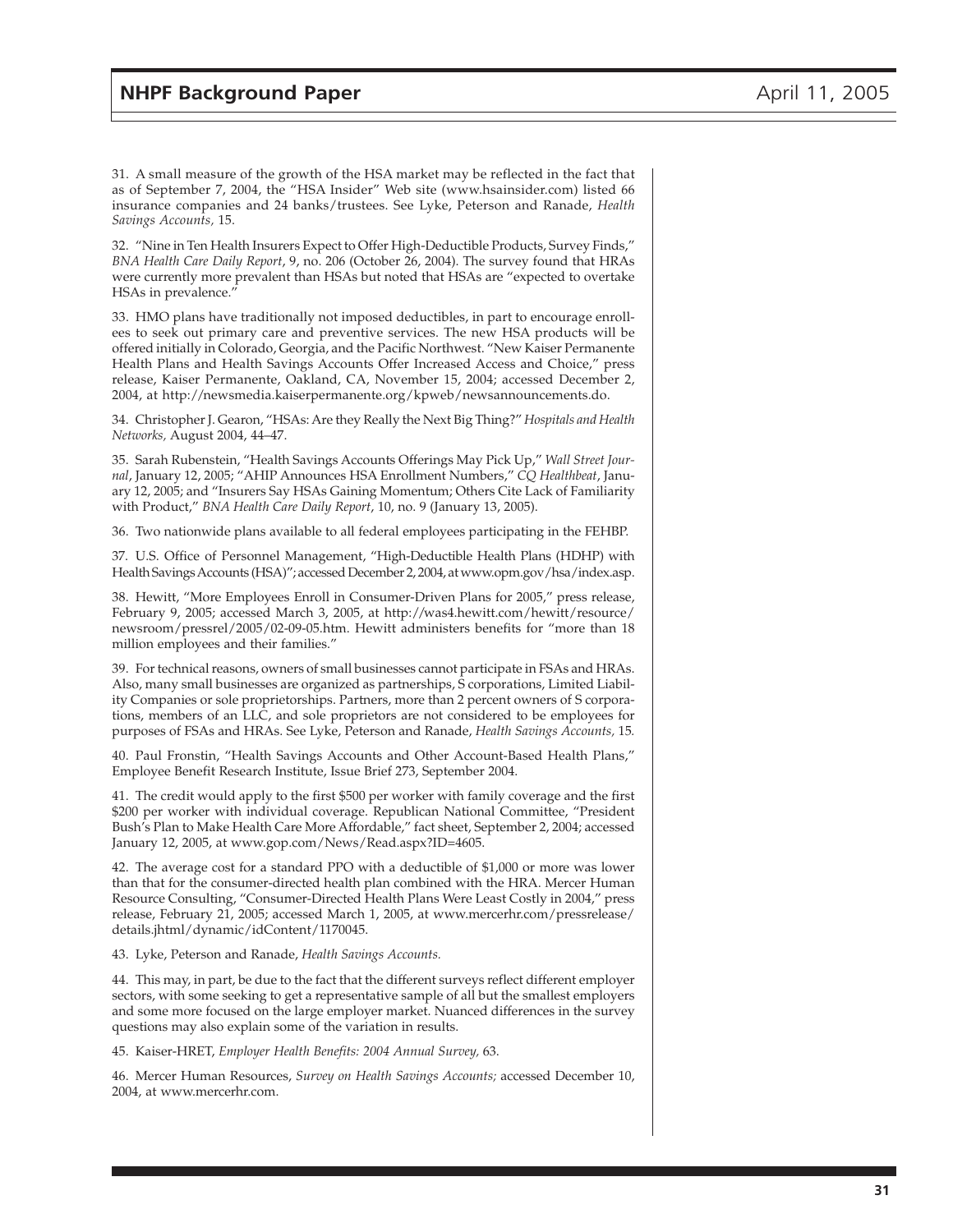47. "Post-Election Health Care Poll: We're Worried and We Don't Know What to Do," *CQ Healthbeat*, November 10, 2004. The survey was conducted by Glen Bolger, a Republican pollster, and Geoff Garin, a Democratic pollster.

48. Destiny Health, a major player in the consumer-driven health plan market, sponsored a survey of 1,000 Americans that found that "while 66 percent of respondents were interested in having their own tax-free health savings account, barely half that number of respondents was at all familiar with the legislation [authorizing HSAs] itself. The numbers were even more dramatic among young people, aged 18 to 24. Within this group, 72 percent were interested in the idea, but only 18 percent knew any of the details." "Tidbits," *Managed Care on Line (MCOL)*, March 8, 2004; accessed November 20, 2004, at www.MCOL.com.

49. Ruth Helman and Paul Fronstin, "Public Attitudes on the U.S. Health Care System: Findings from the Health Confidence Survey," Employee Benefit Research Institute, Issue Brief 275 November 2004. The survey (conducted by Mathew Greenwald and Associates) was conducted between June 21 and July 23, 2004, and is the seventh such annual survey. Results are considered representative of the population at large, plus or minus three percentage points.

50. Helman and Fronstin, "Public Attitudes*.*"

51. As one reviewer of this paper noted, the uninsured have the most incentive to try to negotiate prices for physician and hospital care and yet they often end up paying the highest prices of all health care purchasers, as recent news stories have revealed.

52. Fronstin, "Health Savings Accounts*.*"

53. Fronstin, "Health Savings Accounts."

54. For illustrations of how enrollees in HDHPs experience fewer physician visits, take medications less often than prescribed by a physician, do not follow up on physician recommendations, and otherwise fail to comply with physician orders, see Karen Davis, "High-Deductible Health Plans and Health Savings Accounts: For Better or Worse?" presentation to the National Academy of Social Insurance, January 27, 2005; accessed March 4, 2005, at www.cmwf.org/usr\_doc/Davis\_NASI\_01-27-2005\_FINAL\_b&w.pdf.

55. Linda Blumberg, "Health Savings Accounts and Tax Preferences for High Deductible Policies Purchased in the Non-Group Market: Potential Impacts on Employer-Based Coverage in the Small Group Market," testimony to the Subcommittee on Workforce, Empowerment and Government Programs, Small Business Committee, U.S. House of Representatives, March 18, 2004, 8.

56. "Consumers, Firms Work Out Kinks in New Health Savings Accounts," *Wall Street Journal,* November 28, 2004.

57. "Health Insurers Use Debit Cards to Speed Consumer-Directed Offerings to Market," *Managed Care Week*, February 7, 2005.

58. "Consumers, Firms," *Wall Street Journal.*

59. Gearon, "HSAs," 44–47.

60. Bill Lewis, "Changing Market Saps Health of Hospital Stocks," *Tennessean,* November 15, 2004.

61. "Florida Hospital Sues HSA Plan to Collect Fees Company Claimed Were Not Reasonable," *BNA's Health Care Daily Report,* 9, no. 183 (September 22, 2004).

62. One reason that employers may not be enthusiastic about making contributions to an employee's HSA is that the employer cannot control how the funds in the HSA are spent. Because of the relatively modest tax penalty on distributions from the HSA for nonqualified uses, an employee may take the money and use it, for example, to buy a big-screen television. Because of this possibility, many employers would like to place a condition on HSAs that employer funds be used only for qualified health purposes. American Benefits Council staff, personal communication with author, February 2004.

63. Milliman Consultants, "Milliman Report Finds Nine out of 10 Health Insurers Will Offer a HDHP/HSA Option," press release, October 27, 2004; accessed December 20, 2004, at www.hsadecisions.org/news/article.asp?article\_id=73.